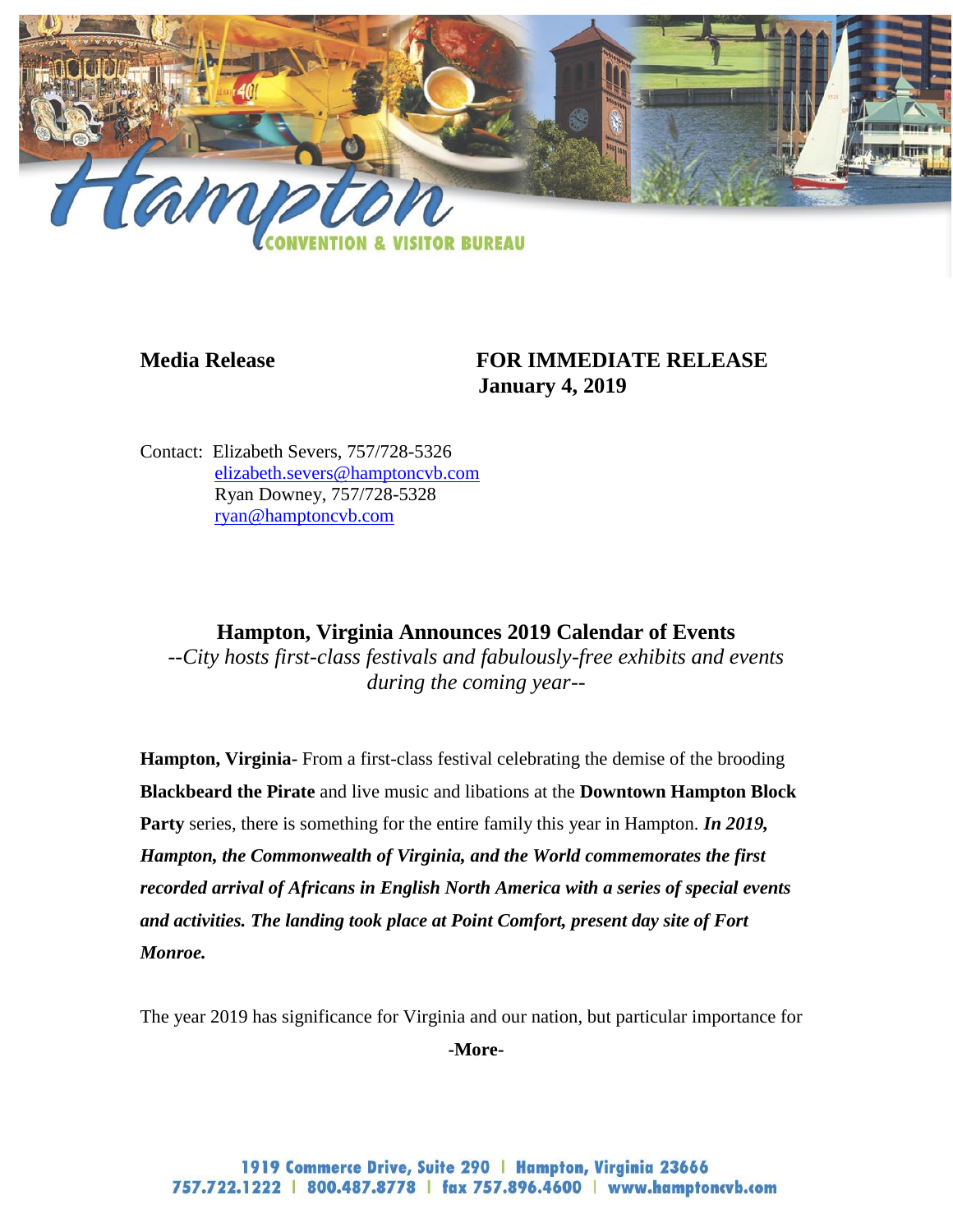Hampton, Virginia. This year we commemorate 400 years since the first recorded Africans landed in English–speaking North America. This pivotal moment in global history is a cornerstone of Hampton's story because it was at Point Comfort, site of Fort Monroe in Hampton, that the first landing occurred.

This 400-year anniversary presents an opportunity for reflection and education. Through a diverse series of programs, events, and exhibits, visitors can gain insight into how from this turbulent beginning, the foundation of our nation was established.

"The historical significance of the ways Africans contributed to the development of Virginia and the rest of the nation should be recognized by all Americans," said Hampton Mayor Donnie Tuck.

**The American Theatre**, Phoebus' thriving arts center, has announced an exciting 2019 calendar that includes such notable acts as **Ladysmith Black Mambazo** and **The Havana Cuba All-Stars**.

In May and June, Hampton plays host to several signature events, including the **20th annual Blackbeard Pirate Festival (**Named Third Best Pirate Festival in North American by *USA Today* and featured on Travel Channel's *Expedition Unknown***)**, and the **52nd annual Hampton Jazz Festival**. During the 52nd anniversary of the Hampton Jazz Festival, the world-renowned Hampton Coliseum will come alive with the sounds of the nation's top blues, soul, pop, and jazz performers.

Many exciting athletic competitions such as the **2019 World Class Gymnastics Invitational, Mid-Atlantic Power League Volleyball, , Sea to Stars Volleyball Classic, BWSL Basketball Exposure Showcase, 2019 Showstopper Dance**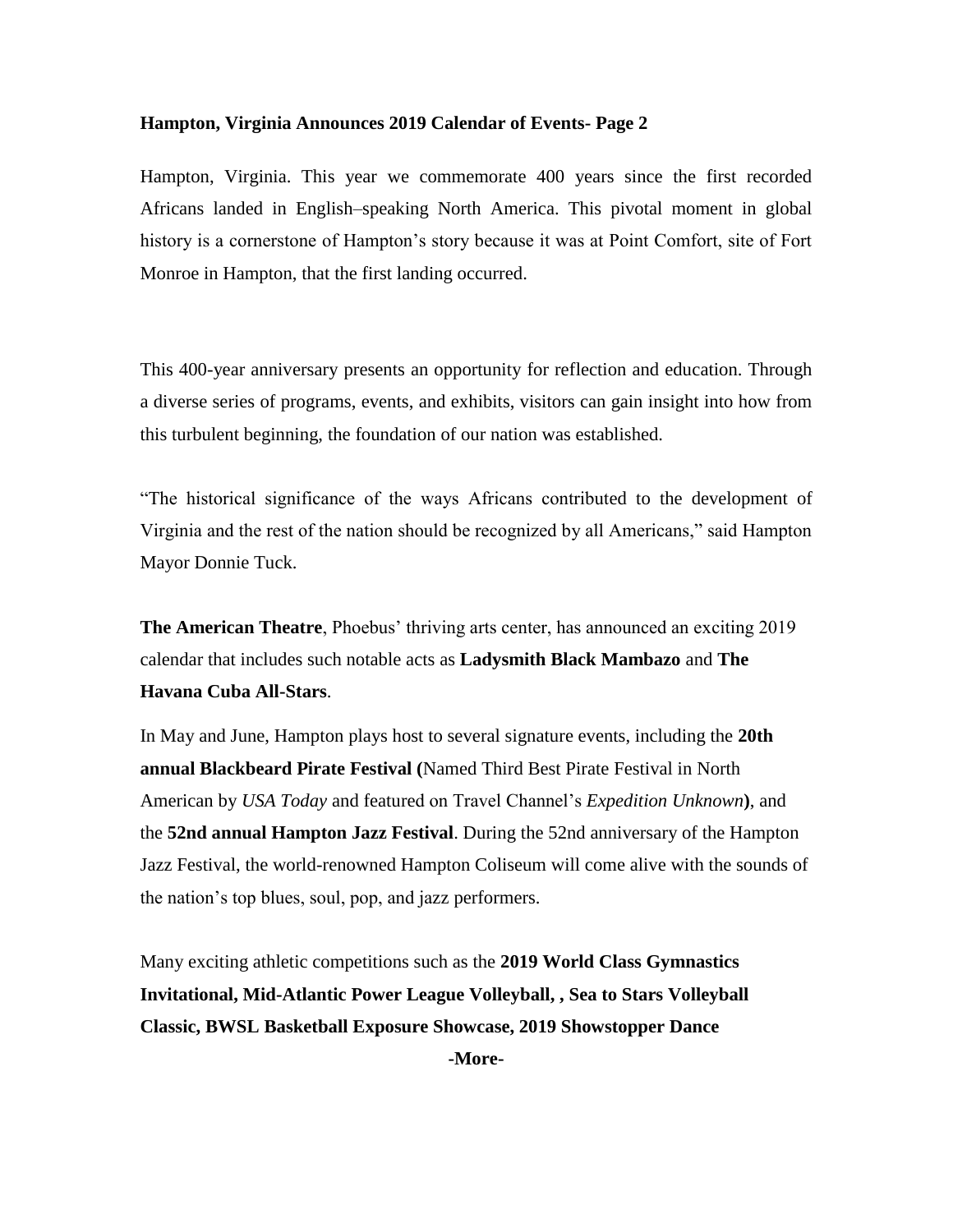**Competition, Hoop Group Southern Jam Fest 2019, Life's a Beach Triathlon, 2019 EVP Beach Volleyball World Championships,** , will compliment favorites like the **39th annual Virginia Duals, Boo Williams Nike Invitational Tournaments,** and **Crawlin' Crab Half Marathon, 5K, and Kids Kilometer.** The **Hampton Cup Regatta**, North America's oldest continuously running power boat race, celebrates its 94th birthday this September!! In non-athletic news, events like the **30th Mid-Atlantic Quilt Festival XXIX**, **Ninth annual Hampton Roads Tattoo Arts Festival**, and **19th annual International Children's Festival**, return bigger and better than ever.

In November and December, try such festive options as the **21st annual Coliseum Central Holiday Parade, Phoebus Annual Illumination, 24th annual Holiday and Kwanzaa Marketplace, 31st annual Downtown Hampton Lighted Boat Parade, Holiday Open House at the Hampton History Museum, Hampton Holly Days Parade,** and **Mistletoe Homes Tour Fort Monroe.**

Other notable 2019 happenings include the **Virginia Hot Rod & Custom Car Show, World of Pets Expo, Crabtown Seafood Festival, Bodacious Bazaar** in May and November**,** and **NekoCon 21,** among countless others.

## **January 2019**

#### 5-6 **Virginia Hot Rod and Custom Car Show**

This January 5-6, cruise on over to the Hampton Roads Convention Center for the Virginia Hot Rod and Custom Car Show, a two-day indoor car and motorcycle show featuring some of the hottest "classics," "hot rods," and "customs" in the country. Hampton Roads Convention Center. Saturday, 10 a.m. – 6 p.m.; Sunday, 10 a.m. – 6 p.m. Admission Fee. 757/727-8311. [www.vacarshow.com](http://www.vacarshow.com/) (1610 Coliseum Drive, Hampton, VA 23666)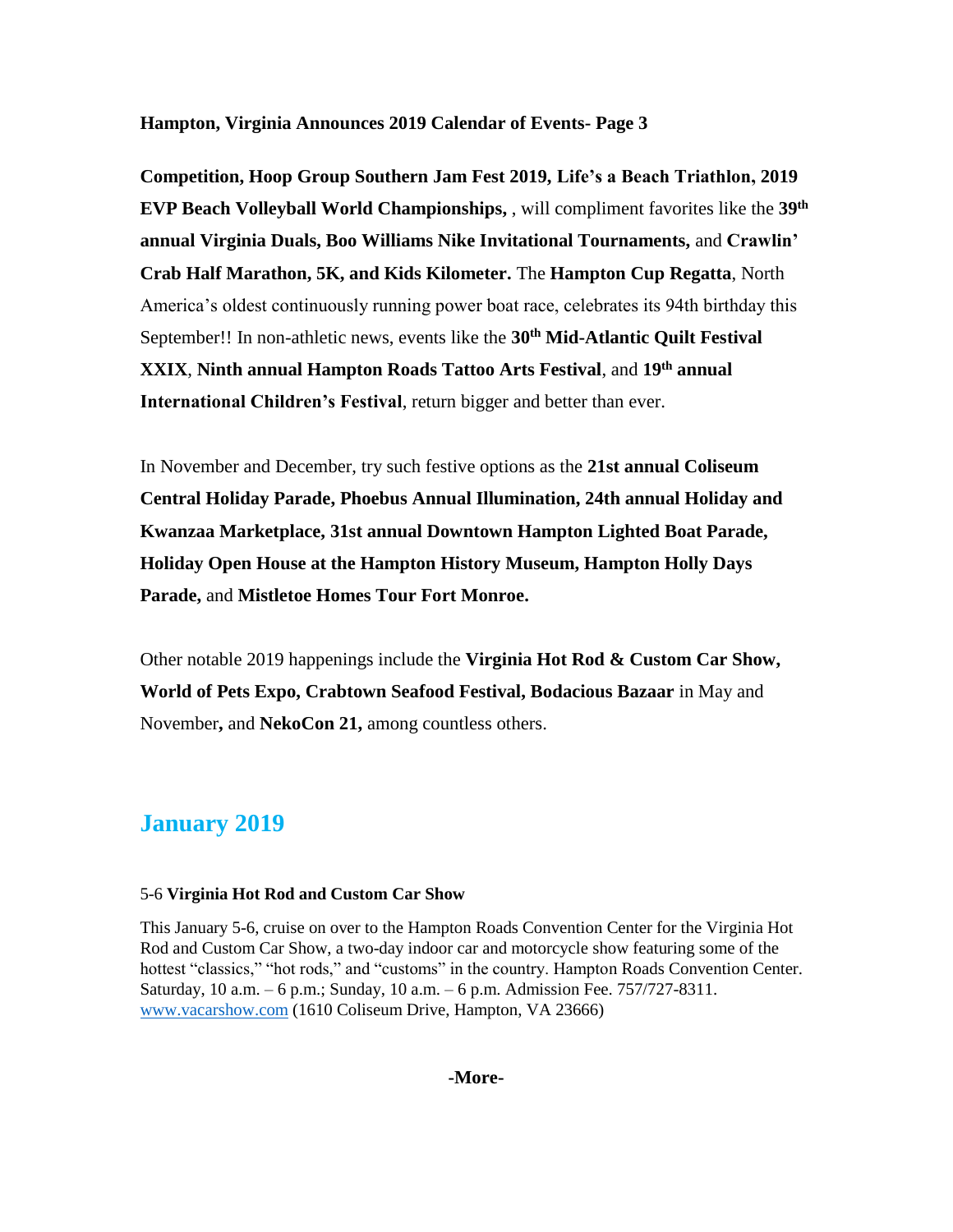## 11-13 **2019 Virginia Duals Wrestling Tournament and Youth Champtionship**

The Peninsula Wrestling Association hosts the 39th Annual Virginia Duals Wrestling Tournament at the Hampton Coliseum. The team advancement concept started in Hampton, Virginia with the Virginia Duals in 1981 and is now used by Virginia and many other states to determine the best high school team in the state. The National College Wrestling Coaches Association also recognized the value of the Team Advancement concept and now has the National Duel Team Championships to recognize the best college team in the nation. The Virginia Duals Wrestling Tournament is the largest college and high school tournament in the world. For more information, visit virginiaduals.mattalkonline.com. Hampton Coliseum. 9 a.m. Friday; 8 a.m. Saturday; 9 a.m. Sunday. Admission Fee. 757/838-4203. [www.hamptoncoliseum.org](http://www.hamptoncoliseum.org/) (1000 Coliseum Drive, Hampton, VA 23666)

## 11-13 **Winter Wonderettes**

The Wonderettes are back! This seasonal celebration finds the girls entertaining at the annual Harper's Hardware Holiday Party. When Santa turns up missing, they use their talent and creative ingenuity to save the holiday party! Featuring great 60s versions of holiday classics such as "Santa Claus Is Comin' to Town," "Jingle Bell Rock," "Run, Rudolph, Run," and "Winter Wonderland," the result is, of course, marvelous. Showcasing festive costumes, stellar voices, and fantastic vocal arrangements, Winter Wonderettes is a terrific way to continue the yuletide celebration into the New Year! This energetic and glittering holiday package is guaranteed to delight audiences of all ages. The American Theatre. \$35. 757/722-2787. www.theamericantheatre.org (125 East Mellen Street, Hampton, VA 23663)

## 12-13 **Southeastern Guns & Knives Show**

Founded in 1982 by "Doc" Mendelson, SGK Shows carry on the uniquely American tradition of Gun Shows, striving to bring the best assortment of firearms and related products together for home defense, collecting, and sport shooting. Hampton Roads Convention Center. 9 a.m. - 5 p.m. Saturday; 10 a.m. - 4 p.m. Sunday. \$10 Adults, \$7 Ages 13 - 17, Free admission for children 12 & under accompanied by an adult 21 years or older. 757/315-1610. [www.guns-knives.com](http://www.guns-knives.comn/) (1610 Coliseum Drive, Hampton, VA 23666)

#### 18-20 **Monster Jam**

Monster Jam starring the biggest performers on four wheels: Monster Jam trucks! The twelvefeet-tall, ten-thousand-pound machines will bring you to your feet, racing and ripping up a custom-designed track full of obstacles to soar over - OR smash through. Hampton Coliseum. Friday 7 p.m.; Saturday, 1 p.m.; and 7 p.m.; Sunday, 1 p.m. Tix start at \$15. 757/838-4203. [www.hamptoncoliseum.org](http://www.hamptoncoliseum.org/) (1000 Coliseum Drive, Hampton, VA 23666)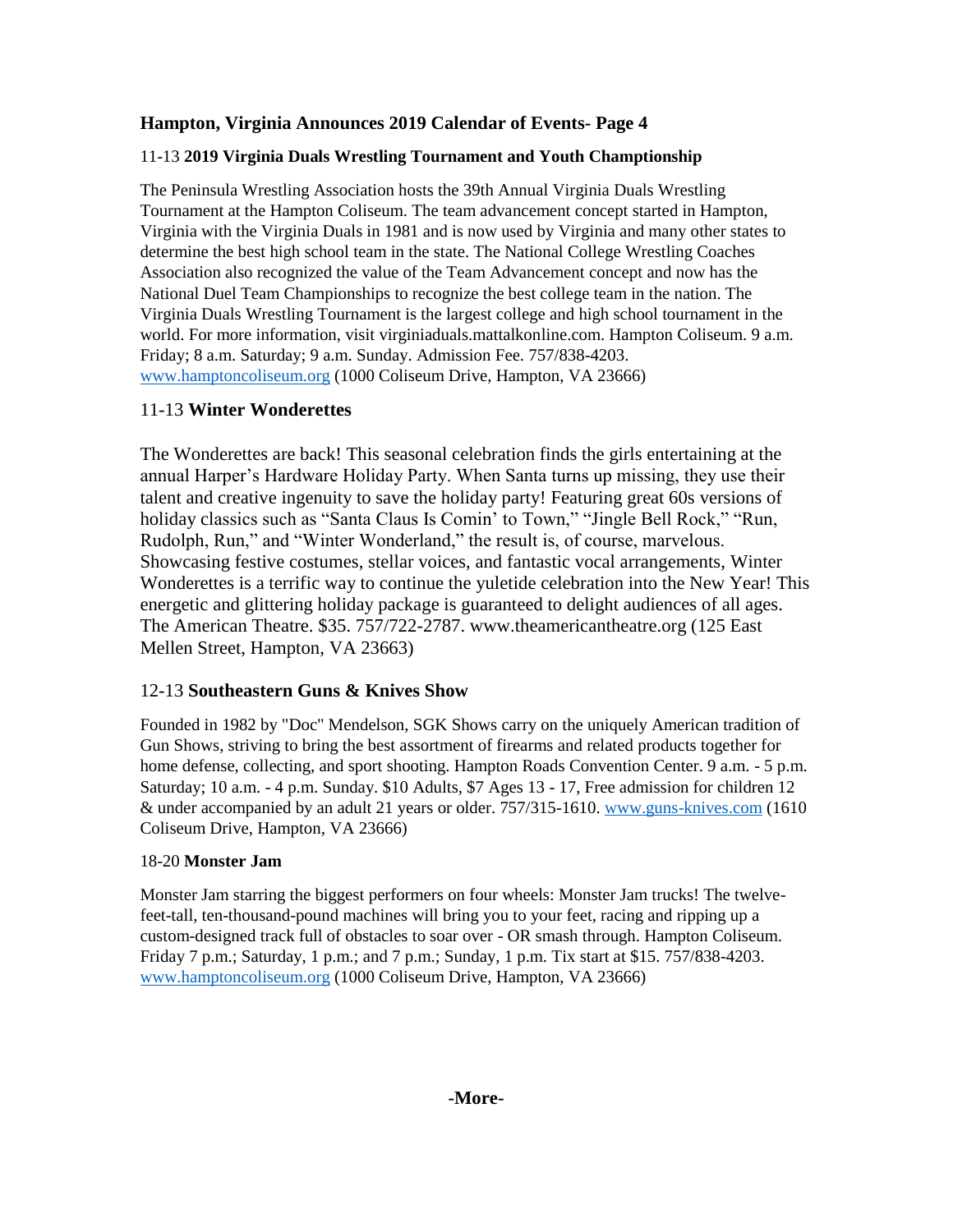## 19 **Barefoot Puppets**

Can a spider defeat an elephant in tug-of-war or overpower a python? With Anansi the Spider, world famous trickster, all things are possible… if you only have a plan! Traditional West African stories come to life with expressive rod puppets, original music, and lots of puns. A highenergy show with lots of laughs! The American Theatre. 11 a.m. \$10. 757/722-2787. www.theamericantheatre.org (125 East Mellen Street, Hampton, VA 23663)

## 19 **Build the City**

Using cardboard boxes and other recyclable materials teams of children will construct the neighborhoods, waterfront, business areas and parks of Downtown Hampton. Hampton Roads Convention Center. [www.hamptonhistorymuseum.org](http://www.hamptonhistorymuseum.org/) (1610 Coliseum Drive, Hampton, VA 23666)

## 25-27 **Coastal Virginia Bluegrass and Brew Festival**

After a smashing inaugural year, Hampton Arts' Coastal Virginia Bluegrass and Brew Festival returns for a weekend packed with some of the nation's biggest musical acts, accompanied by local beers that represent the region's growing craft brewery scene. The American Theatre. 8:00 p.m. \$35. 757/722-2787. www.theamericantheatre.org (125 East Mellen Street, Hampton, VA 23663)

#### 26-27 **2019 World Class Gymnastics Invitational**

Hosted by World Class Gymnastics. Hampton Coliseum. \$10, Children 4-17 & Seniors \$6, Children 3 and Under Free. 757/727-8311. [www.worldclassgym.com](http://www.worldclassgym.com/) (1000 Coliseum Dr, Hampton, VA 23666)

#### 26-27 **Mid-Atlantic Power League Volleyball: Quest for Excellence**

MAPL is a power league for elite girls' volleyball teams along the Mid-Atlantic coast. Boo Williams Sportsplex & Hampton Roads Convention Center. Admission fee. 757/315-1610. [www.maplvb.com](http://www.maplvb.com/) (1610 Coliseum Drive Hampton, VA 23666) (5 Armistead Pointe Parkway Hampton, VA 23666)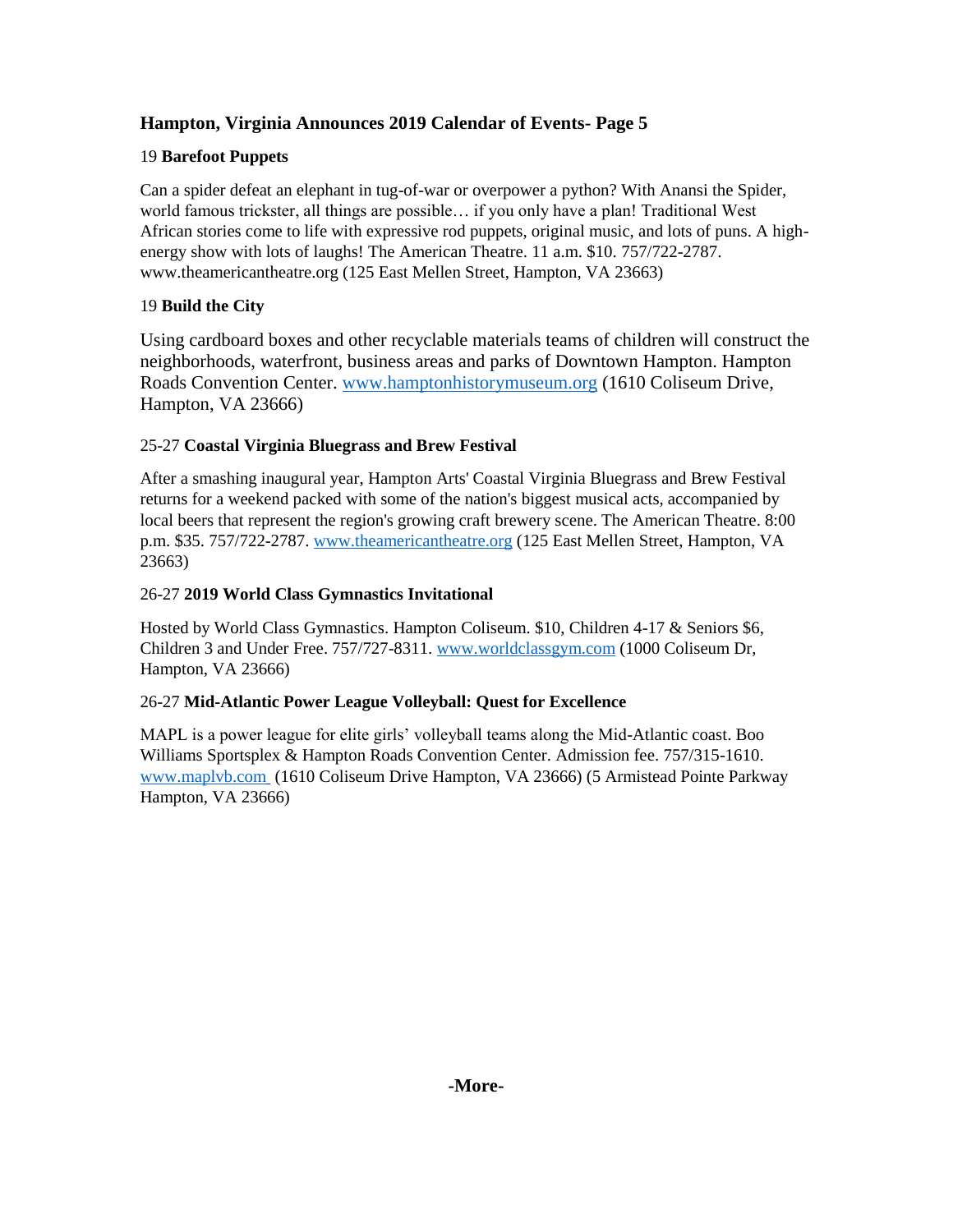## **February 2019**

#### 2-3 **Grit Fitness Festival**

Established in 2010 and has grown each year. Grit Fitness Festival has become one of the premier competitive fitness events in the Mid-Atlantic Region. Over the years athletes from up and down the East Coast have traveled to the Hampton Roads area to participate in this TEST OF FITNESS and COMMUNITY BUILDING event. . Hampton Roads Convention Center. 12 p.m.- 5 p.m. Registration Fee. 757/315-1610. http://gritfitnessfestival.com (1610 Coliseum Drive, Hampton, VA 23666)

#### 9 **22nd Annual Black History Month Breakfast**

Celebrate the start of Black History Month with members of the Aberdeen Gardens Historic and Civic Association at the  $22<sup>nd</sup>$  annual breakfast. Queen Street North Worship Center. 8 a.m.-11 a.m. \$30. 757/722-2345. [www.aberdeengardens.org](http://www.aberdeengardens.org/) (190 W Queens Way, Hampton, VA 23669)

#### 9 **Ladysmith Black Mambazo**

Anticipate a concert packed with uplifting music inspired by deep African traditions as Ladysmith Black Mambazo celebrates 50 years as "South Africa's cultural ambassador to the world." Their coveted vocals are some of the most sought after in the music industry and have included recordings with artists such as Josh Groban, Melissa Etheridge, Dolly Parton, and the legendary Paul Simon. The American Theatre. 8 p.m. \$35. 757/722-2787. www.theamericantheatre.org (125 East Mellen Street, Hampton, VA 23663)

#### 9-10 **Hampton Roads Home Show**

Shop, compare and save from experts in remodeling, landscaping, decorating and building. Leisurely stroll through wall-to-wall displays showcasing the latest trends and unveiling the newest products. Professionals are on hand to provide you with comparative information. Enjoy the entertaining and interactive demonstrations to motivate you. Hampton Roads Convention Center. 10 a.m. - 5 p.m. \$10 adults, free for individuals 18 and younger. 757/222-2945 <http://hamptonvahomeshow.com/> (1610 Coliseum Drive, Hampton, VA 23666)

#### 10 **The Havana Cuba All-Stars**

The rhythms and sounds of Cuba come alive in an electric evening that celebrates Cuba's music and dance styles. Representing some of the country's greatest musicians, The Havana Cuba All-Stars spice up The American Theatre with melodies and beats from the cha-cha and rumba to the salsa and signature "Son Cubano." Inspired by the colorful tapestry of Cuban music, the All-Stars' "Asere" (meaning "Friendship") Tour also features three of Cuba's finest dancing couples. Performing with a band of rousing musicians, expect a spirited spectacle of song and dance, exemplifying Cuba's greatest musical traditions. The American Theatre. 2 p.m. \$35. 757/722- 2787. www.theamericantheatre.org (125 East Mellen Street, Hampton, VA 23663)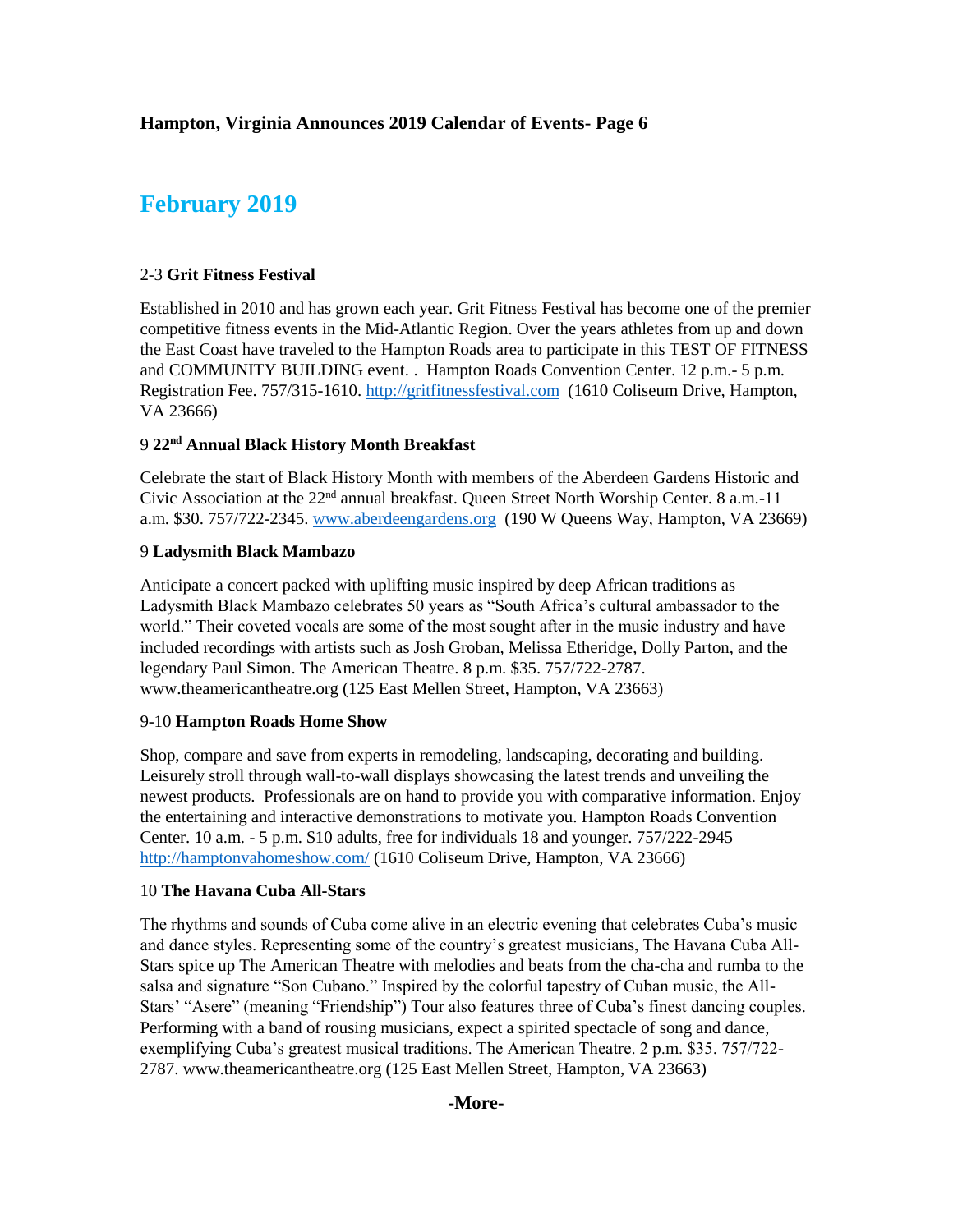## 15 **R&B Valentine's Rewind**

Bring your special valentine to a throwback concert of your favorite '80s and '90s R&B superstars! Get up and dance to Tony! Toni! Toné!, 112, K-Ci from Jodeci, 702, and Blackstreet featuring Teddy Riley and Dave Hollister. Don't miss this one-night-only show-stopping event at Hampton Coliseum on Friday, February 15, 2019 at 8pm. Hampton Coliseum. Friday 8 p.m. Tix start at \$45. 757/838-4203. [www.hamptoncoliseum.org](http://www.hamptoncoliseum.org/) (1000 Coliseum Drive, Hampton, VA 23666)

## 15-17 **World of Pets**

A shopper's paradise for pet products & services! Some of the country's foremost authorities in the pet industry will also present free seminars and demonstrations covering practically every aspect of pet care and training. Continuous entertainment and demonstrations by nationally known pet entertainers and trainers; DockDogs competition, adoptable pets, and more! Hampton Roads Convention Center. 2 p.m. - 8 p.m. Friday; 10 a.m. - 7 p.m. Saturday; 10 a.m. - 5 p.m. Sunday. \$9 Adults; \$5 Children (ages 5-12); Children under 5 are free. 800/882-9894. [www.worldofpets.org](http://www.worldofpets.org/) (1610 Coliseum Drive, Hampton, VA 23666)

## 16 **An Evening with Branford Marsalis**

This is a rare opportunity for an upclose- and-personal evening with one of the century's most acclaimed musicians. Branford Marsalis and his jazz quartet bring more than 30 years of experience to the stage and have long been recognized as the standard to which other ensembles of its kind are measured. The American Theatre. 8 p.m. \$35. 757/722-2787. www.theamericantheatre.org (125 East Mellen Street, Hampton, VA 23663)

## 22-24 **2019 Showstopper Dance Competition**

If you're looking for the largest, most glamorously fun dance competition in the world, you've come to the right place! You can find us at all of the biggest and best venues all across the country — we are in over 50 cities a year! You might leave our competition covered in glitter, but we guarantee you'll also leave with the best memories you'll have all year. Hampton Roads Convention Center. [www.goshowstopper.com](http://www.goshowstopper.com/) (1610 Coliseum Drive Hampton, VA 23666)

#### 23 **Excision Presents The Coliseum**

**EXCISION** makes his debut at the legendary Hampton Coliseum as he brings his APEX2019 Tour to Virginia and the mid-Atlantic for a very special event! Join us as Excision & Steez Promo Present THE COLISEUM featuring performances by **SLANDER**, **BEAR GRILLZ**, as well as exclusive back to back performances featuring **Dubloadz** B2B **Dion Timmer**, **Squnto** B2B **Al Ross** B2B **Bommer, Sullivan King** B2B **Wooli**, as well as a performance by **He\$h**. Must be 18 or older with ID. Hampton Coliseum. 6 p.m. 757/838-4203. [www.hamptoncoliseum.org](http://www.hamptoncoliseum.org/) (1000 Coliseum Drive, Hampton, VA 23666)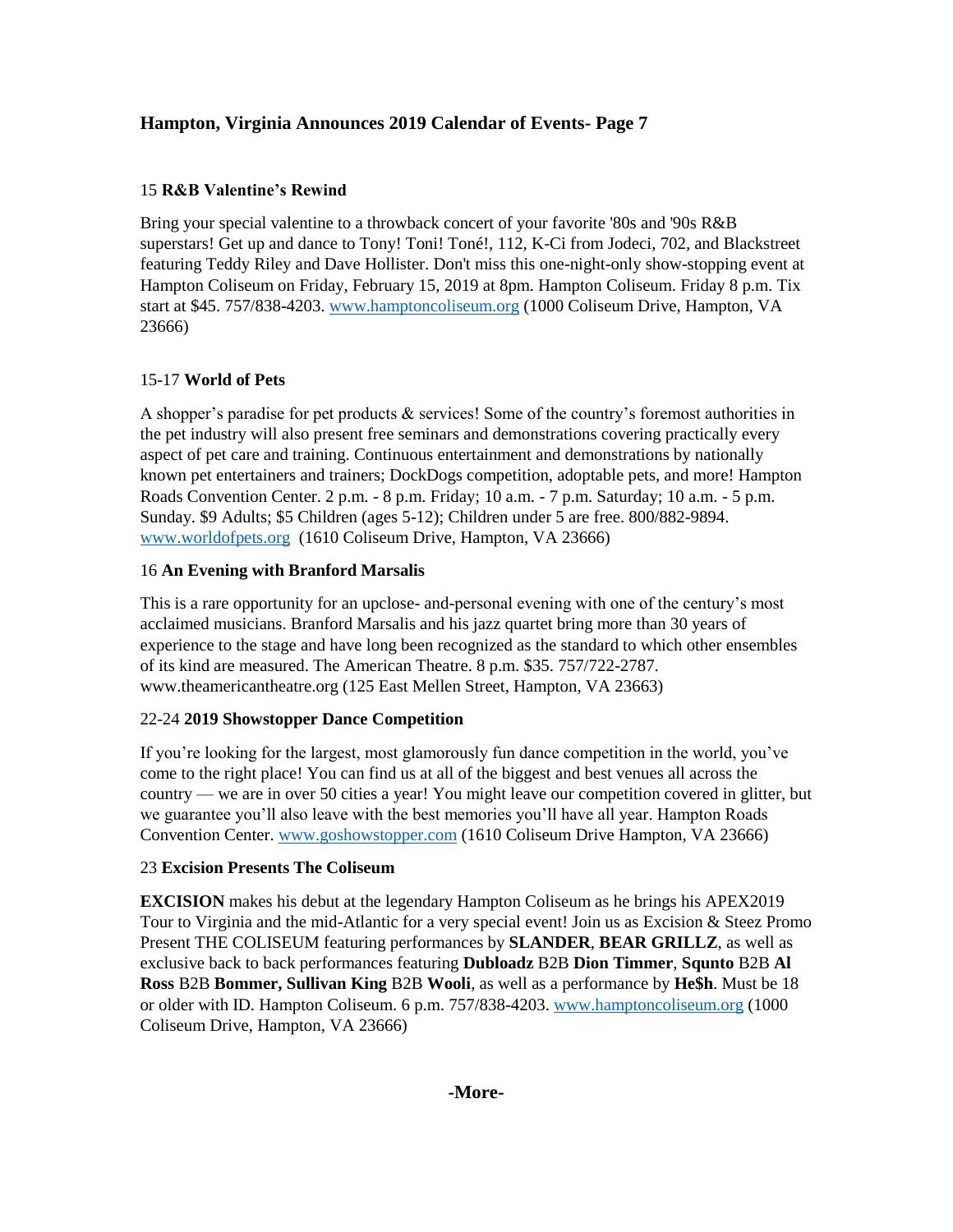## 23 **Love Letter**

From the brilliant mind of award-winning playwright A.R. Gurney, Love Letters is a tribute to what makes a life: Love. Legendary actors Meredith Baxter and Michael Gross, who co-starred in the hit television series Family Ties for seven seasons, take to the stage to portray Melissa and Andy, childhood friends who exchange letters through the years — physically apart, perhaps, but spiritually as close as only true lovers can be. As the actors read the letters aloud, what is created is an evocative, touching, frequently funny but always telling pair of character studies in which what is implied is as revealing and meaningful as what is actually written down. The American Theatre. 8 p.m. \$35. 757/722-2787. www.theamericantheatre.org (125 East Mellen Street, Hampton, VA 23663)

## 23 **Virginia House of Comedy**

Virginia House of Comedy Reunion is the largest touring comedy show in the USA. Headling the tour is the queen of comedy, Adele Givens. From the nationally syndicated radio show, the Michael Baisden Show, George Willborn. From the classic TV show Martin, Bruh Man. From the Wild'n Out Tour, Emanual Hudson. Hosted by - BET Comedians - Mike Brooks! Purchase tickets from eventbrite.com. Hampton Roads Convention Center. 8 p.m. \$40-\$125. 757/315-1610. [www.thehrcc.com](http://www.thehrcc.com/) (1610 Coliseum Drive Hampton, VA 23666)

## 28-March 3 **Mid-Atlantic Quilt Festival**

Join us as we celebrate the 29th annual Mid-Atlantic Quilt Festival at the Hampton Roads Convention Center! The Merchants Mall will feature everything for quilt, fiber, wearable  $\&$ textile artists and home sewers. In addition, M-AQF will present the finest collection of quilt, garment and fiber art exhibitions including quilt and wearable art prize money competitions. Rounding out the event will be workshops and lectures presented by leading instructors along with demonstrations throughout the Merchants Mall. Complete information on all quilt festivals presented by Mancuso Show Management is available at www.quiltfest.com. Hampton Roads Convention Center. 10 a.m.- 6 p.m. Thursday-Saturday; 10 a.m. - 4 p.m. Sunday. \$15 includes readmission, \$13 Sunday only, Ages 16 and under free. 757/315-1610. [www.quiltfest.com](http://www.quiltfest.com/) (1610 Coliseum Drive, Hampton, VA 23666)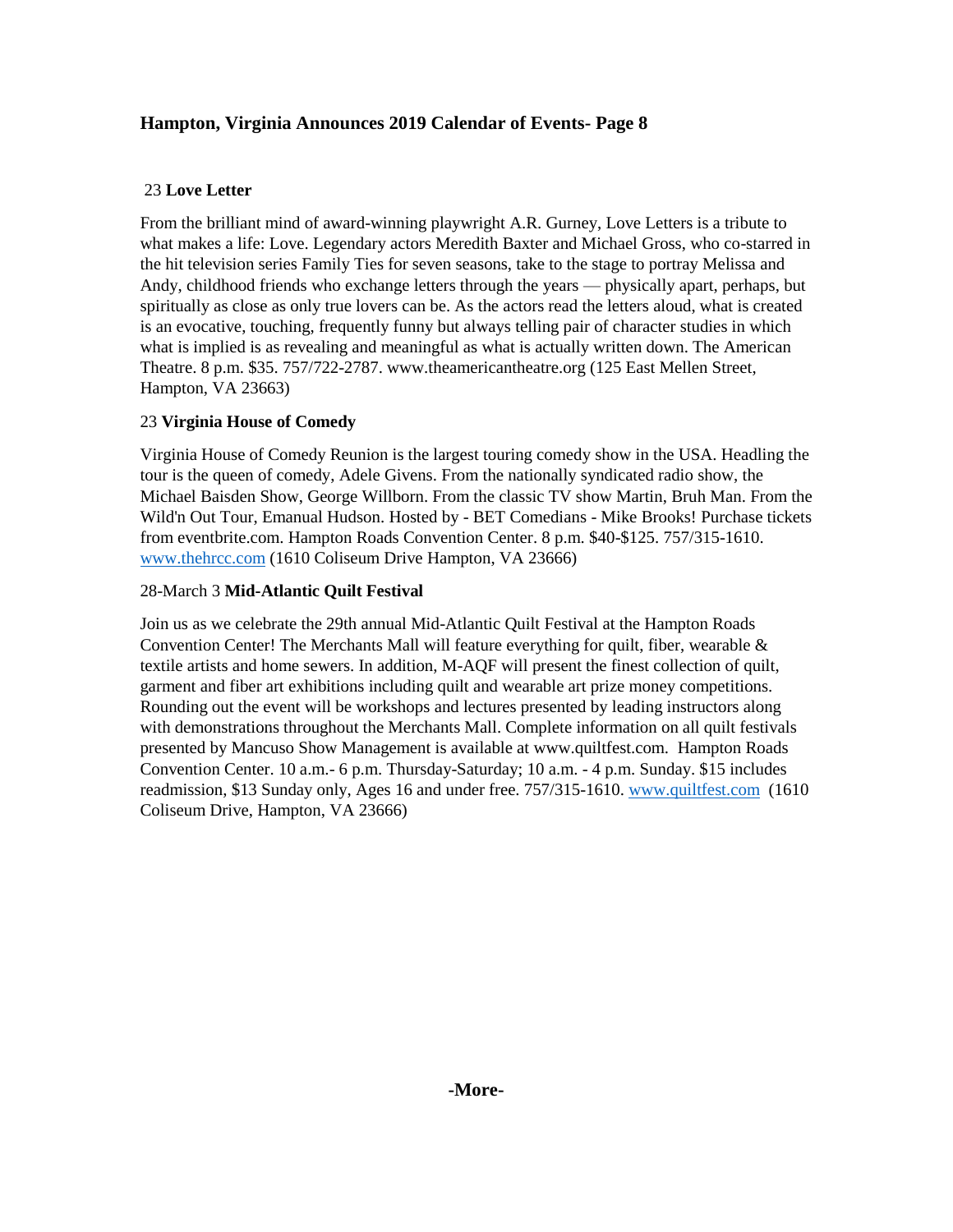## **March 2019**

#### 2 **Professional Bull Riders**

The PBR Real Time Pain Relief Velocity Tour is the top expansion series of the PBR featuring some of the best athletes of the sport going head to head with the fiercest bulls in the country. The PBR Velocity Tour will bring all the high-energy sound, lighting, special effects and edge of your seat action that fans have come to expect from the world leader in the sport of bull riding. Hampton Coliseum. 7 p.m. Tix start at \$15. 757/838-4203. [www.hamptoncoliseum.org](http://www.hamptoncoliseum.org/) (1000 Coliseum Drive, Hampton, VA 23666)

#### 8-10 **Virginia RV Show**

The Virginia RV Show is back for with great deals on motorhomes, travel trailers, and fifth wheels! Stock up on all the essentials and gather great ideas for your next RV vacation. Come ready to shop the newest in accessories for RVs, as well as campgrounds. Insurance and financing will also be available on site. Plus, attend daily seminars to pick up some new info and tips. Hampton Roads Convention Center. Friday 12 p.m. - 8 p.m.; Saturday 10 a.m. - 7 p.m.; Sunday 11 a.m. - 5p.m. \$10 at the door (Cash only); 16 and under free. 757/315-1610. [www.virginiarvshow.com](http://www.virginiarvshow.com/) (1610 Coliseum Drive, Hampton, VA 23666)

#### 9 **An Evening with Ann Hampton Callaway & Amanda McBroom**

Two legendary female vocalists. One spectacular evening. Experience a rare opportunity to see Ann Hampton Callaway and Amanda McBroom together onstage. The American Theatre. 8 p.m. \$35. 757/722-2787. www.theamericantheatre.org (125 East Mellen Street, Hampton, VA 23663)

#### 10 **Young Artist Competition Showcase**

Winners from the third annual Young Artist Competition will perform chosen selections of concertos and virtuosic showpieces with the orchestra. Be inspired by the best of the future generation of performers that Hampton Roads has to offer. The American Theatre. 2:30 p.m. \$20. 757/722-2787. www.theamericantheatre.org (125 East Mellen Street, Hampton, VA 23663)

#### 3-9 **Hampton Restaurant Week**

Enjoy a 2-course lunch for \$10 and/or a 3-course meal for either \$20 or \$30 at participating restaurants. [www.visithampton.com](http://www.visithampton.com/)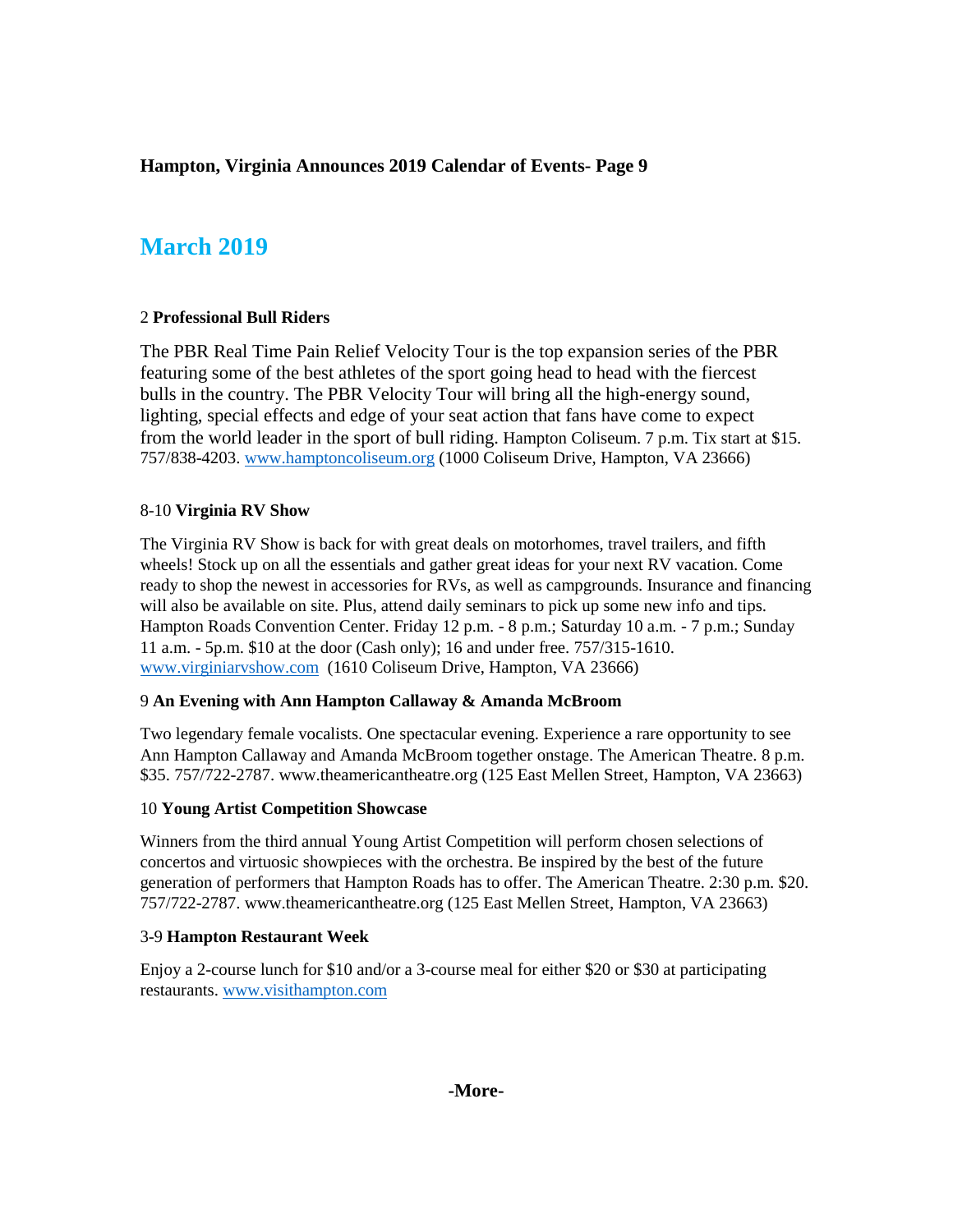## 16 **Dailey & Vincent**

Jamie Dailey and Darrin Vincent, backed by one of the best bands on tour today, are some of the most reputable and elite entertainers in American music with a unique sound that seamlessly blends bluegrass, traditional country, and gospel music. The five-time Grammy Award winners have performed together for more than a decade, and while they're now on Season Three of their nationally broadcast television series, The Dailey & Vincent Show on RFD-TV, nothing can compare to a rousing evening of live performance. The American Theatre. 8 p.m. \$35. 757/722- 2787. www.theamericantheatre.org (125 East Mellen Street, Hampton, VA 23663)

## 16-17 **Southeastern Guns & Knives Show**

Founded in 1982 by "Doc" Mendelson, SGK Shows carry on the uniquely American tradition of Gun Shows, striving to bring the best assortment of firearms and related products together for home defense, collecting, and sport shooting. Hampton Roads Convention Center. 9 a.m. - 5 p.m. Saturday; 10 a.m. - 4 p.m. Sunday. \$10 Adults, \$7 Ages 13 - 17, Free admission for children 12 & under accompanied by an adult 21 years or older. 757/315-1610. [www.guns-knives.com](http://www.guns-knives.comn/) (1610 Coliseum Drive, Hampton, VA 23666)

## 22-24 **9th annual Hampton Roads Tattoo Festival**

Presented by Folk City Tattoo and Twisted Ink magazine, this is the largest tattoo event in Virginia. Hundreds of tattoo artists, vendors, and live music all weekend.! During the event, interested attendees have the option of speaking with tattoo artists and having the work performed on-site. The cost of each tattoo is in addition to the entrance fee price and is negotiated between customer and artist. Hampton Roads Convention Center. 12 p.m. - 12 a.m. Friday; 10 a.m. - 12 a.m. Saturday; 12 p.m.- 8 p.m. Sunday. \$25 daily, \$45 Weekend Pass, \$35 Military Weekend Pass. 757/484-1319. [www.hrtattoofest.com](http://www.hrtattoofest.com/) (1610 Coliseum Drive, Hampton, VA 23666)

## 23 **20th annual Country for Kids Concert**

This will be our 20th year of Country for Kids and we have featured some of the best country music stars, artists such as; Sara Evans, Keith Urban, Little Big Town, Gary Allan, Rodney Atkins, Phil Vassar, Jo Dee Messina, Craig Morgan are just a few. Join us at Country for Kids 2019 for an awesome night of country music all to support the programs and services of the Center for Child & Family Services. Hampton Roads Convention Center. 6 p.m. \$25 General Admission, \$60 VIP. [www.countryforkids.com\(](http://www.countryforkids.com/)1610 Coliseum Drive Hampton, VA 23666)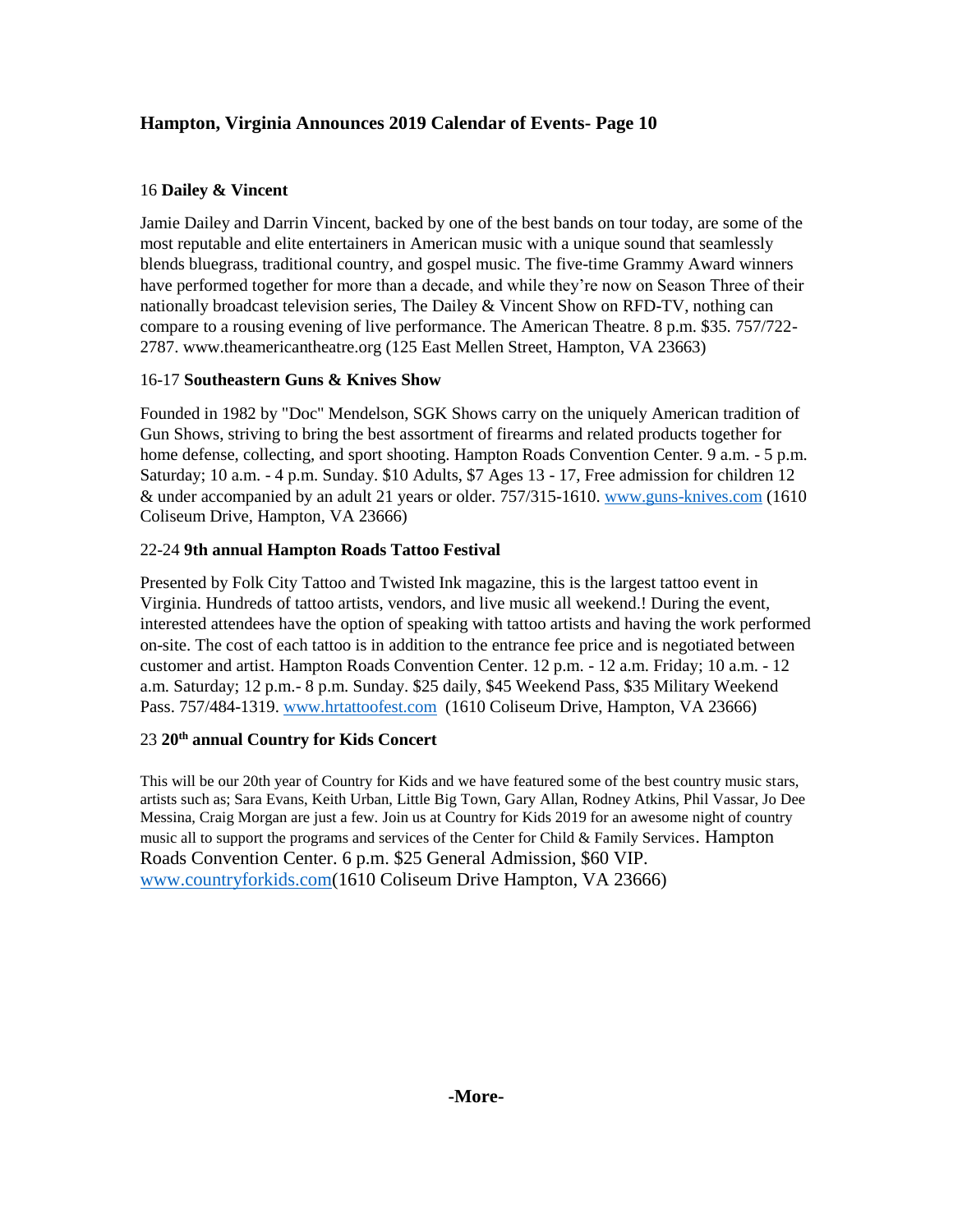## 23 **The Jungle Book**

Rudyard Kipling's beloved jungle story comes to life in a vivid, theatrical staging filled with wonderment and adventure. Follow orphan Mowgli as his adoptive family of wolves, panthers and bears teach him about friendship. Jungle dangers abound as he encounters the hungry python Kaa and Bengal tiger Shere Khan, but with the help of his loving protectors, Mowgli remains safe and happy. *A Virginia Rep on Tour Production. The American Theatre. 11 a.m. \$10. 757/722-2787. www.theamericantheatre.org (125 East Mellen Street, Hampton, VA 23663)*

## *30 Avery\*Sunshine*

Avery\*Sunshine's latest studio album, Twenty Sixty Four, captures her signature sound with soulful in-the-pocket grooves, sublime ballads, exquisite arrangements and orchestrations, and an exuberant life affirming message. Expect an evening of musical empowerment delivered with Avery\*Sunshine's signature style. The American Theatre. 8 p.m. \$35. 757/722-2787. www.theamericantheatre.org (125 East Mellen Street, Hampton, VA 23663)

## **April 2019**

## 1 **Hampton Carousel Opening Day**

The Hampton Carousel is reopening for the season! Come out and enjoy a ride on this historic carousel. \$1. Carousel Park. [www.hamptonhistorymuseum.org](http://www.hamptonhistorymuseum.org/) (602 Settlers Landing Road, Downtown Hampton)

#### 6 **The Swingles**

At a time when acappella music is more popular than ever, The Swingles are recognized as masters of their craft, and their repertoire has grown to include a huge variety of music, including new original songs and music inspired by their international travels. With creative arrangements that transport these well-loved songs into the group's unique and vibrant sound world, the results are powerful and surprising. The American Theatre. 8 p.m. \$35. 757/722-2787. www.theamericantheatre.org (125 East Mellen Street, Hampton, VA 23663)

## 7 **2019 LOVE Fest**

Over 1400 participants and 100 Zumba® Fitness and MixxedFit® instructors from Hampton Roads and beyond are expected to participate in this fun-filled event for a cause. Hampton Roads Convention Center. 2 p.m. - 6 p.m. Admission Fee. 757/315-1610. (1610 Coliseum Drive, Hampton, VA 23666)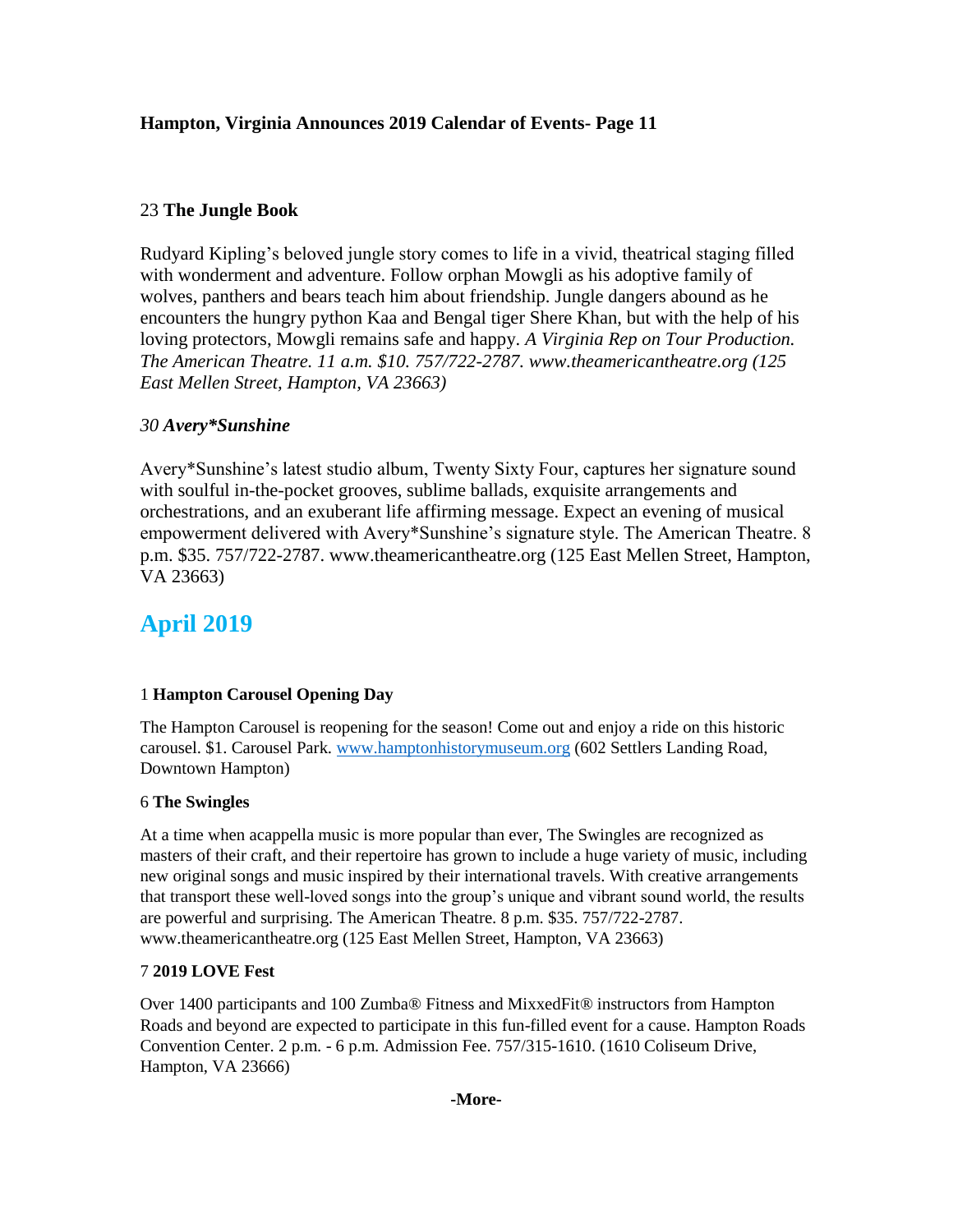## 11 **Denny Hamlin Short Track Showdown**

Langley Speedway. Admission Fee. 757/865-7223. [www.langley-speedway.com](http://www.langley-speedway.com/)

## 13 **An Acoustic Evening with Shawn Colvin**

A singular and enduring talent, this intimate concert offers fans old and new the opportunity to experience Colvin's warmhearted and tender songbook, including hits from her decade-spanning career and latest release, The Starlighter. The American Theatre. 8 p.m. \$35. 757/722-2787. www.theamericantheatre.org (125 East Mellen Street, Hampton, VA 23663)

## 20 **International Children's Festival**

Enjoy the rich array of sights, sounds, and tastes of distant lands that will captivate the senses of children and adults alike. Experience the beauty and wonder of exotic places as over 35 countries and cultures showcase their unique heritages and again this year there will be animals from around the world with a chance to ride a camel. Food and beverages available for purchase. International and child themed vendors in attendance. Eaton & Queen Streets. 10 a.m. - 5 p.m. Free Admission. 757/727-8311[. www.hampton.gov/parks](http://www.hampton.gov/parks) (100 Eaton Street, Hampton, VA 23669)

## 20 **Hampton Heritage Day**

Join in commemorating the melding of the Native American, European and African cultures that have come together to shape our community. Enjoy presentations and performances that will take place on a stage throughout the day as well as other activities in and around Carousel Park in Downtown Hampton, such as hands-on family activities, cultural displays and demonstrations, traditional dance and music, food, heritage arts & crafts, and more to honor those who came before us. Carousel Park. 10 a.m. - 5 p.m. Free. 757/727-1610. [www.hamptonhistorymuseum.org](http://www.hamptonhistorymuseum.org/) (602 Settlers Landing Rd, Hampton, VA 23669)

#### 26-28 **Nike Invitational Girls 13U-16U Basketball Tournament**

Boo Williams Sportsplex & Hampton Roads Convention Center. Admission Fee. 757/637-7300. [www.boowilliamsbball.org](http://www.boowilliamsbball.org/)

#### 26-28 **Nike Invitational Girls 15U-17U Basketball Tournament**

Boo Williams Sportsplex & Hampton Roads Convention Center. Admission Fee. 757/637-7300. [www.boowilliamsbball.org](http://www.boowilliamsbball.org/)

## 27 **Lavender Thorned Heel on the Backside**

This explosive dance collaboration with spoken word illuminates the writings of activist Audre Lorde and the freedom to love. Exploring themes of rejection, devotion, purity, and empathy, this testament of love promises to be a mastery of movement and storytelling. The American Theatre. 8 p.m. \$25. 757/722-2787. www.theamericantheatre.org (125 East Mellen Street, Hampton, VA 23663)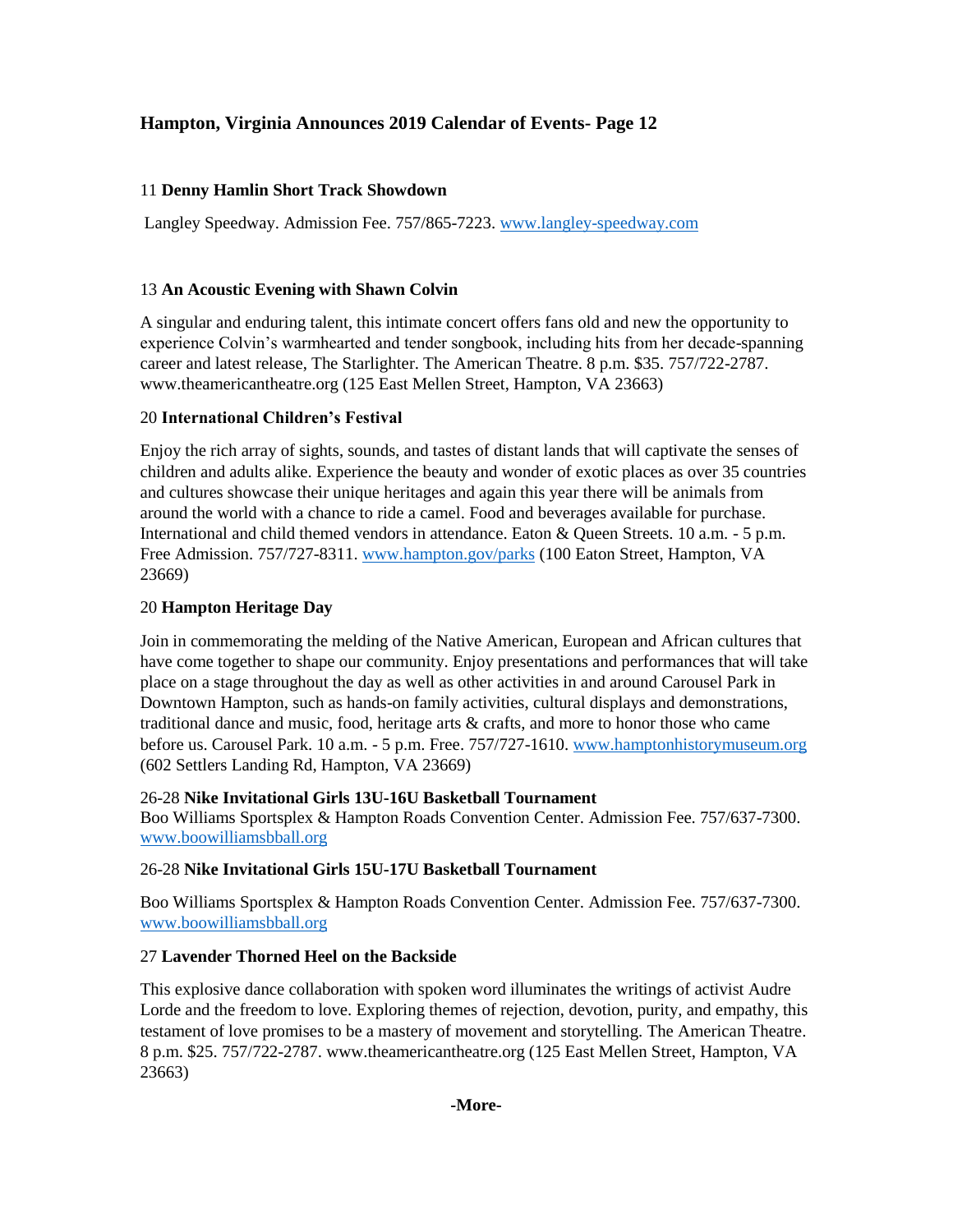#### 27 **Phoebus Spring Fling**

On April 27, historic Phoebus will transform into a vibrant outdoor street festival featuring handmade arts and crafts, community exhibits, food trucks, live music and craft beer. Monitor Lodge. 10 a.m. - 5 p.m. Free Admission. 757/826-1862[. www.phoebusvaevents.com](http://www.phoebusvaevents.com/) (212 E Mellen Street, Hampton, VA 23663)

## **May 2019**

#### 17-19 **Hoop Group Southern Jamfest 2019**

In what has been dubbed by some the "Battle of the Brands" tournament, the Southern Jam Fest brings together some of the best AAU programs in the country to see who is the best of the best. Boo Williams Sportsplex. Admission Fee. [www.hoopgroup.com](http://www.hoopgroup.com/)

#### 17-19 **Virginia Gymnastics Xcel State Championship**

The USA Gymnastics Xcel Program is a program offered as an alternative program for competitive gymnasts. All of the gymnasts participating in the Virginia Xcel State Championship have qualified through a series of local competitions. Gymnasts vary in age, from 5 years-old to 19 years-old. Hampton Roads Convention Center. [www.vausag.com](http://www.vausag.com/)

#### 31 **Blackbeard Grand Pirate Bash**

We encourage you to come in "period attire" for a Pirate Party featuring a bounty of food, adult beverages, live music and more. 8 p.m. - Midnight. 757/727-8314. [www.hampton.gov/parks](http://www.hampton.gov/parks) (700 Settlers Landing Road, Hampton, VA 23669)

#### 30 **Hampton Carousel Birthday**

It's the Hampton Carousel's Birthday! Come out and enjoy a ride on this historic carousel. Carousel Park. [www.hamptonhistorymuseum.org](http://www.hamptonhistorymuseum.org/) (602 Settlers Landing Road, Downtown Hampton)

#### May 31 – June 2 **Bodacious Bazaar & Wine Festival**

Over 200 vendors, artists, crafters, several of Virginia's finest wineries and beer garden under three impressive large tents. RV's, Boats, Live Music, Great Food, all on the bay, there is something for everyone! Hampton Roads Convention Center. 10 a.m. - 7 p.m. Friday & Saturday; 10 a.m. - 5 p.m. Sunday. \$7 Adults; \$4 Children; \$10 two day tickets. Wine tasting additional \$20. [www.bodaciousbazaar.com/spring](http://www.bodaciousbazaar.com/spring) (1000 Coliseum Drive, Hampton, VA 23666)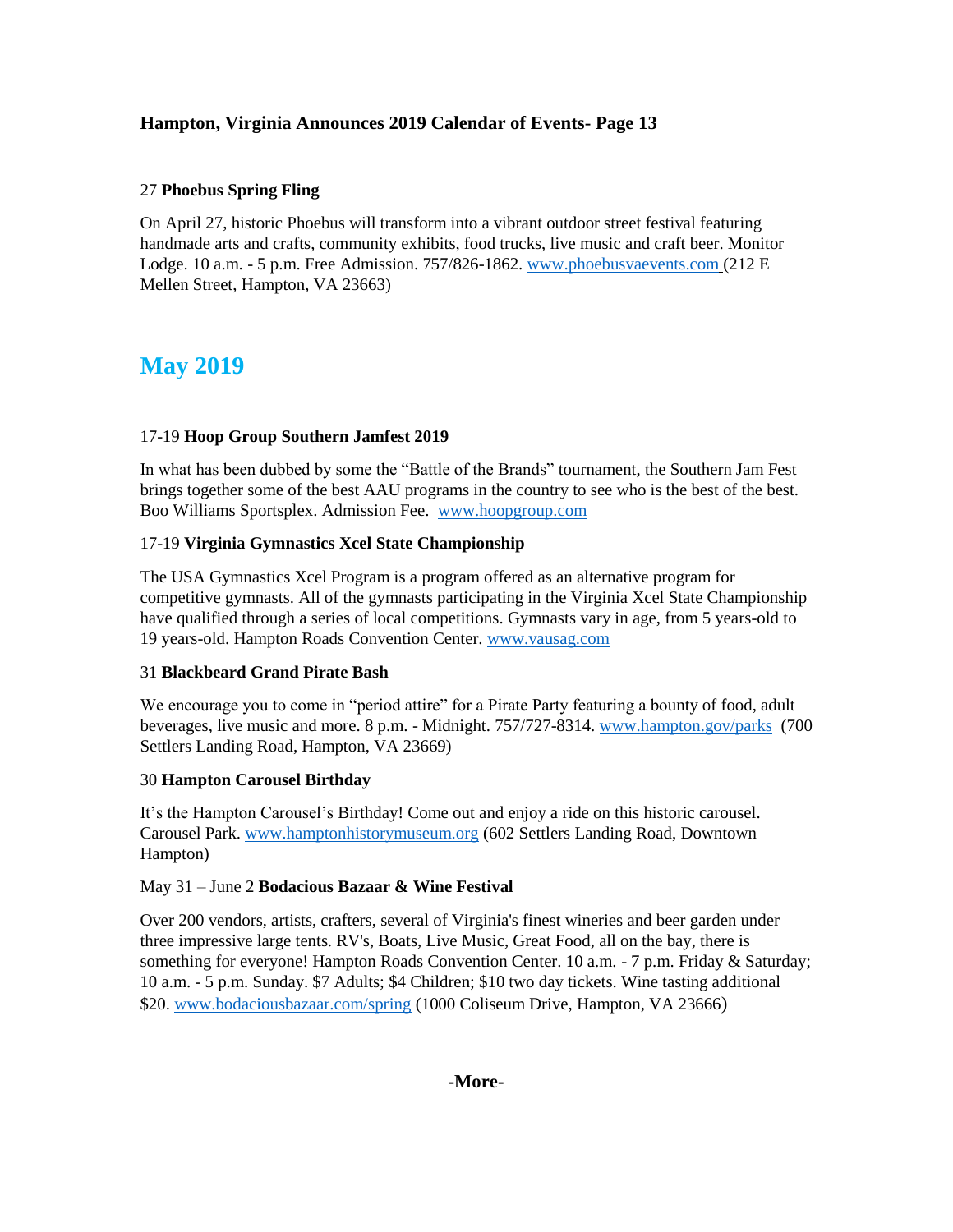## **June 2019**

#### 1-2 **20th annual Blackbeard Pirate Festival**

Pillage and plunder your way through the coastal seaport city of Hampton when the annual Blackbeard Pirate Festival returns for another year of swashbuckling excitement! Celebrate Hampton's rich maritime heritage by commemorating the demise of our most infamous visitor, Captain Edward Teach, aka Blackbeard the Pirate. Saturday night concludes with a dazzling fireworks display. Food and beverages available for purchase. Arts & craft vendors abound! Downtown Hampton. 10 a.m. - 10 p.m. Saturday; 12 p.m. - 6 p.m. Sunday. Free Admission. 757/727-0900. [www.hampton.gov/parks](http://www.hampton.gov/parks) (Downtown Hampton Waterfront, 23669)

#### 1-2 **Steampunk: Visions of Futures Past**

Experience the fantastical craftsmanship, conveyances and contraptions from an alternative Victorian era and Wild West frontier in "Steampunk: Visions of Futures Past" during Blackbeard Festival Weekend. Saturday, 11 a.m. – 5 p.m. Sunday, 1 p.m. – 5 p.m. Hampton History Museum. Free. 757/727-1610. [www.hamptonhistorymuseum.org](http://www.hamptonhistorymuseum.org/) (120 Old Hampton Lane, Hampton, VA 23669)

#### 8 **8 th Annual International Day of Remembrance**

Remembrance is part of a 29-year tradition, which honors the millions of African men, women and children who perished during the Middle Passage of the Transatlantic Enslavement Trade, which has been documented as "the largest forced migration in history, and incontrovertibly one of the most inhumane" according to the United Nations. Join Sankofa as we educate and celebrate the richness and diversity of the African diaspora and bring awareness to this tragic chapter in American and global history. Attendees are asked to wear white clothing and to bring flowers. Buckroe Beach. Free. 757/727-1610. [www.hamptonhistorymuseum.org](http://www.hamptonhistorymuseum.org/) (North First Street, Hampton, VA 23663)

#### 8 **Life's a Beach Triathlon**

The Life's A Beach swim is 200 yards of "Almost Anything Goes," with racers allowed to use boogie boards, swim fins, and almost anything to help them feel comfortable and have fun. The bike portion of the race is only five miles and is for fat tire bikes only, as some courses may actually involve stretches of beach riding. The two-mile beach run is laid back and includes obstacles to break up the run in a fun way. There will be an Awards Ceremony and Bodacious Beach Bash After-Party following the event. Buckroe Beach. Registration Fee. 727/422-1956. [www.lifesabeachtriathlon.com](http://www.lifesabeachtriathlon.com/) (100 First Street South, Hampton, VA 23663)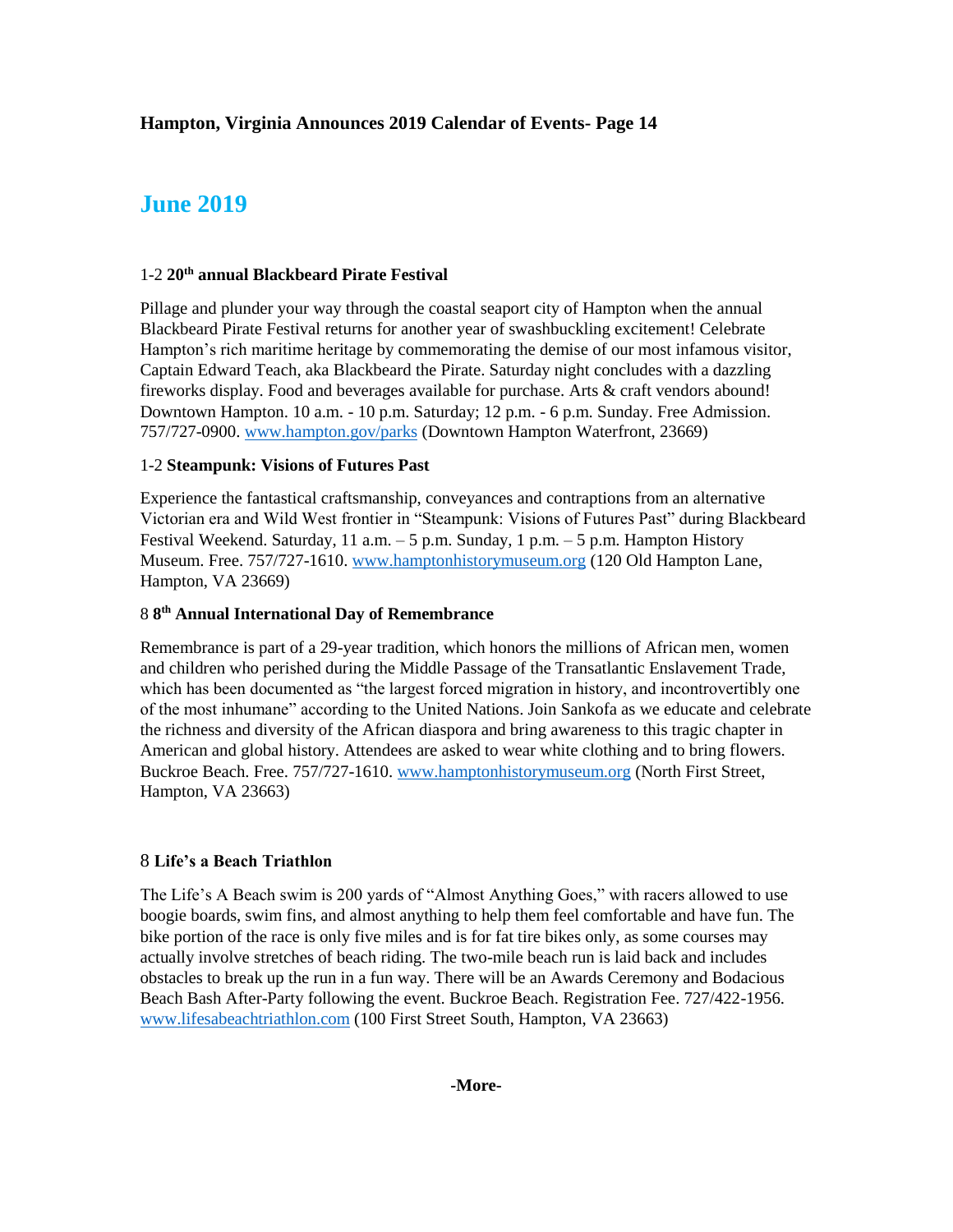#### 15 **Aberdeen Gardens Heritage Day Celebration**

Aberdeen Gardens Historic & Civic Association celebrates its unique heritage with entertainment, food, and festivity. Aberdeen Gardens Museum. 11:00 a.m.-4:00 p.m. Free Admission. 757/722- 2345. (55 and 57 N. Mary Peake Boulevard, Hampton, VA 23666)

#### 28-30 **52nd Annual Hampton Jazz Festival**

Celebrating 52 years of music, the Hampton Jazz Festival attracts the nation's top blues, soul, pop, and jazz performers. Hampton Coliseum. 7:30 p.m. Friday; 7 p.m. Saturday; 2 p.m. Sunday. Admission Fee. 757/838-4203. [www.hamptonjazzfestival.com](http://www.hamptonjazzfestival.com/) (1000 Coliseum Drive, Hampton, VA 23666)

## **July 2019**

#### 4 **Fourth at the Fort**.

The celebration continues with a day full of activities, entertainment, and fireworks for the entire family. Local organizations will provide hands on activities and exhibits from 6 p.m. - 9:30 p.m. at Fort Monroe. This traditional Fort Monroe event includes live music, food vendors, family-friendly activities and a spectacular fireworks show launched from a platform in Mill Creek. Earlier in the day, visitors have use of the beaches, picnic areas, campground, fishing pier, waterfront restaurants and the craft brewery. Fort Monroe. Beginning 10 a.m. Free. 757/637-7778. [www.fmauthority.com](http://www.fmauthority.com/) (20 Ingalls Road, Fort Monroe 23651)

#### 13-14 **Southeastern Guns & Knives Show**

Founded in 1982 by "Doc" Mendelson, SGK Shows carry on the uniquely American tradition of Gun Shows, striving to bring the best assortment of firearms and related products together for home defense, collecting, and sport shooting. Hampton Roads Convention Center. 9 a.m. - 5 p.m. Saturday; 10 a.m. - 4 p.m. Sunday. \$10 Adults, \$7 Ages 13 - 17, Free admission for children 12 & under accompanied by an adult 21 years or older. 757/315-1610. [www.guns-knives.com](http://www.guns-knives.comn/) (1610 Coliseum Drive, Hampton, VA 23666)

#### 20 **11th Annual Hampton Heat 200**

Hampton Heat is one of the speedway's largest races, drawing more drivers and crowds than all others held at the historic track. While the event's purse of \$10,000 is a big draw, the chance to compete on the track where racing greats Darrell Waltrip, Dale Earnhardt Jr., and Denny Hamlin began their careers, lures drivers from throughout the Mid-Atlantic and Southeast. Langley Speedway. 757/865-7223. [www.langley-speedway.com](http://www.langley-speedway.com/) (11 Dale Lemonds Dr. Hampton, VA 23666)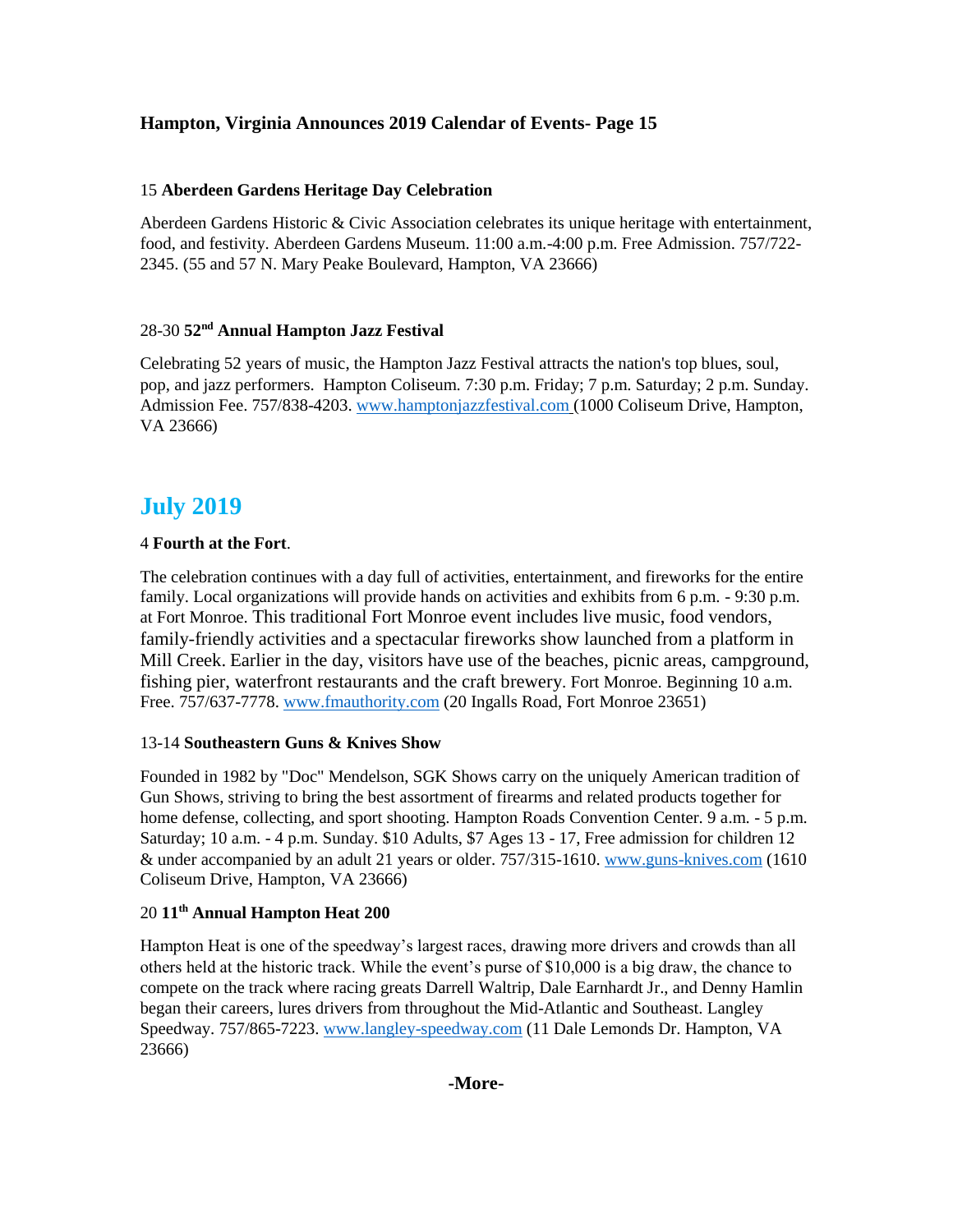## **August 2019**

#### 6 **Neighborhood Night Out**

The Coliseum Central Neighborhood Night Out Health & Safety Fair is a free day of family fun! Hampton law enforcement agencies will provide child identification kits and have vehicles on display. The day will also feature inflatables, a rock climbing wall and area businesses providing information related to health and safety. Free Admission. 757/826-6351. [www.coliseumcentral.com](http://www.coliseumcentral.com/) (1972 Power Plant Parkway, Hampton, VA 23666)

#### 9-10 **2019 EVP Beach Volleyball World Championships**

EVP is the largest beach volleyball tour in the United States with over 18 events and 5,000 athletes competing each summer. Paradise Ocean Club. Registration Fee. [www.evptour.com](http://www.evptour.com/)

#### 17 **Annual Aberdeen Gardens Fish Fry**

Sponsored by the Historical Foundation of Aberdeen Gardens. Offering fish sandwiches and dinner platters served with sides, dessert and a drink. Aberdeen Gardens Museum. 11:00 a.m.- 5:00 p.m. \$4.50-\$7. 757/722-2345[. www.aberdeengardens.org](http://www.aberdeengardens.org/) (55 and 57 N. Mary Peake Boulevard, Hampton, VA 23666)

#### 17 **Crabtown Seafood Festival**

Seafood vendors, fishing boats and educational bay exhibits will line the downtown waterfront, honoring Hampton's history as a town built by seafood. Celebrate Crabtown's fresh catch with food vendors, nautical art and live music, filling the river walkway from Mill Point Park to Carousel Park. Downtown Hampton. 11:00 a.m.-7:00 p.m. 757/727-8311. [www.hampton.gov](http://www.hampton.gov/) (136 Kings Way, Hampton, VA 23669)

#### 23 **The Journey**

You will hear voices ripping from the pages of the good book and the emotion that our fathers and mothers felt when in the wilderness and in the slave market. You will be there following every passage of history, every chapter of the book, every footstep they took. You will laugh and you will cry. The story of the JOURNEY is our story. It is the story of the Israelites, it is the story of the Africans, it is the story of the Slaves. It is the Journey through all of our lives. You miss this show and you will miss a whole lot of your own history. The American Theatre. 5 p.m. \$35. 757/722-2787. www.theamericantheatre.org (125 East Mellen Street, Hampton, VA 23663)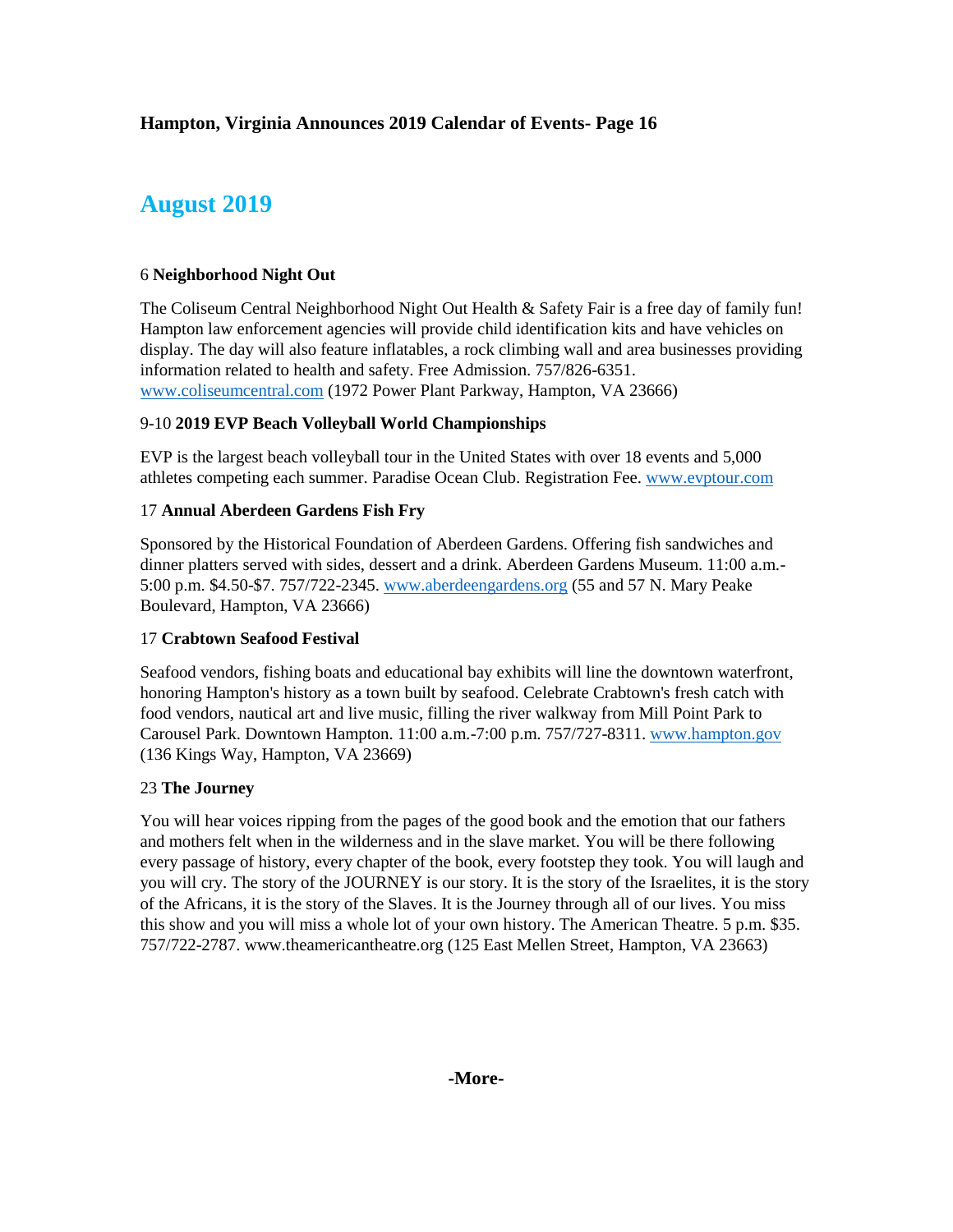### 24 **Fort Monroe Visitor and Education Center Dedication**

This ceremony is to dedicate the new Fort Monroe Visitor and Education Center and to commemorate the landing of enslaved Africans at Point Comfort in 1619. Local, State and Federal officials will participate in the ceremony. Fort Monroe. Beginning 9:30 a.m. – 11 a.m. 757/637-7778. [www.fmauthority.com](http://www.fmauthority.com/) (Fort Monroe)

## 23-25 **Commemoration of 1619 African Arrival**

The Hampton 2019 Commemorative Commission, the Virginia 2019 Commemoration, City of Hampton, Fort Monroe Authority and the National Park Service invite you to participate in commemoration activities in recognition of the first Arrival of Africans in English North America. Fort Monroe. 757/727-6311. [http://hamptonva2019.com](http://hamptonva2019.com/) (Fenwick Road, Fort Monroe, VA 23651)

## **September 2019**

## 7 **Buckroe Arts in the Park**

The Buckroe Improvement League is excited to bring you the 8th Annual Buckroe Beach - Arts in the Park!! Join us at the Buckroe Beach Park in Hampton, Virginia overlooking the beautiful Chesapeake Bay. The event will be located in front of the large Buckroe Beach Pavilion adjacent to the boardwalk, allowing artists, craftsmen, Food and Beverage Trucks, Children's Area and DJ to be in one festival area. This event is free to attend. Come out and enjoy a day of shopping (or just browsing by the beach!) Buckroe Beach. 10a.m. – 6p.m. Free. 757/727-6311. [www.TheBIL.org.](http://www.thebil.org/) (North First Street, Hampton, VA 23664)

## 21-22 **94th Annual Hampton Cup Regatta**

North America's oldest continuously-run hydroplane boat race is back for its 94<sup>th</sup> year! Enjoy a children's area, food vendors, Bay Education, and environmental exhibits. East Mercury Bridge at Fort Monroe. Free Admission. 757/727-8311. [www.hamptoncupregatta.com](http://www.hamptoncupregatta.com/)

## 21-22 **Southeastern Guns & Knives Show**

Founded in 1982 by "Doc" Mendelson, SGK Shows carry on the uniquely American tradition of Gun Shows, striving to bring the best assortment of firearms and related products together for home defense, collecting, and sport shooting. Hampton Roads Convention Center. 9 a.m. - 5 p.m. Saturday; 10 a.m. - 4 p.m. Sunday. \$10 Adults, \$7 Ages 13 - 17, Free admission for children 12 & under accompanied by an adult 21 years or older. 757/315-1610. [www.guns-knives.com](http://www.guns-knives.comn/) (1610 Coliseum Drive, Hampton, VA 23666)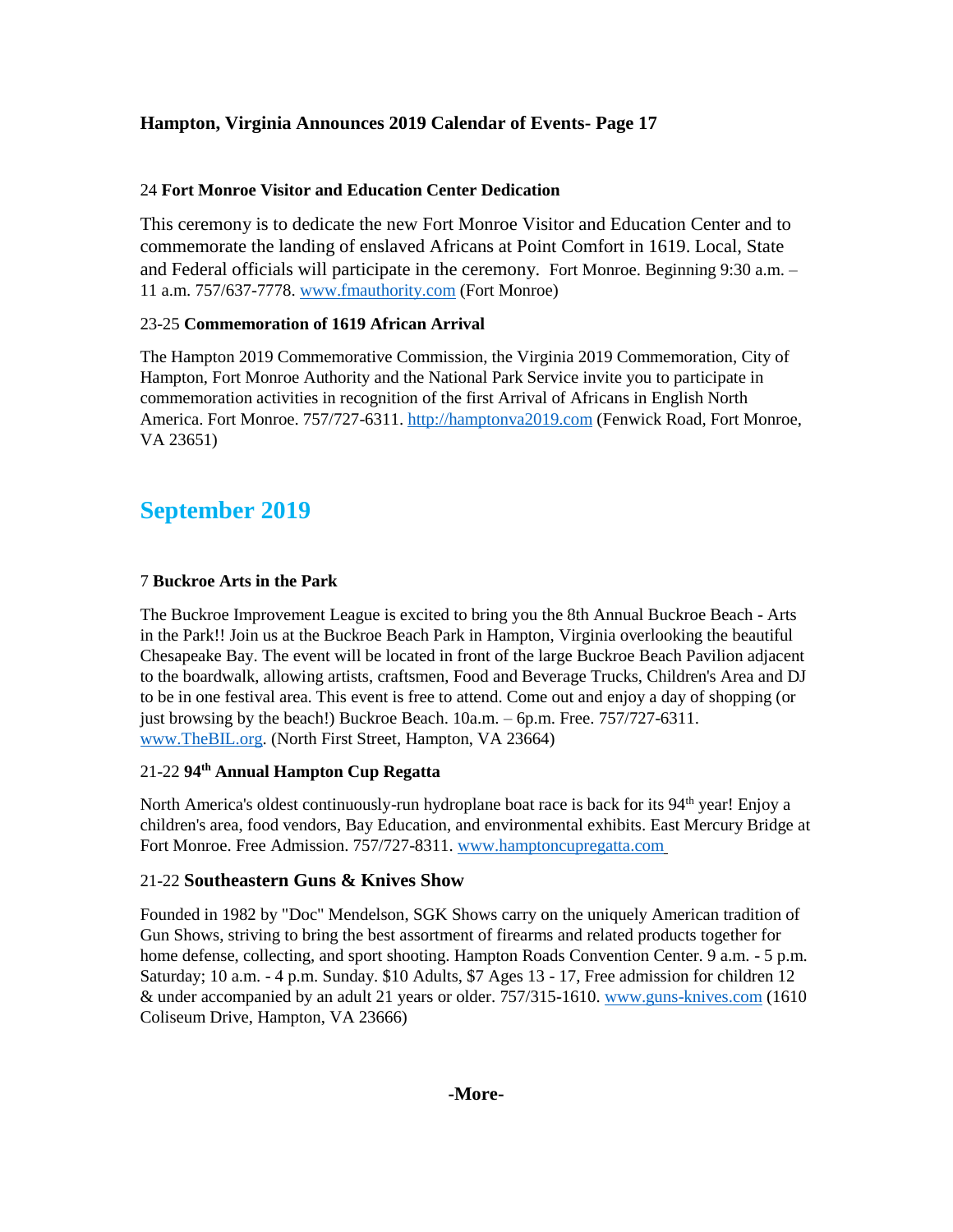## **October 2019**

#### 4-6 **Crawlin' Crab Half Marathon, 5k, Kids Kilometer & Shell Yeah Challenge**

Presented by Bon Secours In Motion. All Half Marathon runners "crawl" past the beautiful waterfront in downtown Hampton making their way down the historic Chesapeake Ave. and back to the Hampton Roads Convention Center for a crawlin' fun time at the post-race party. The Crawlin' Crab 5K starts and finishes in front of the Hampton Roads Convention Center. The Shell Yeah Challenge is for participants who wish to run both the 5k and half marathon. All runners are invited to a post-race party with live music, food and a craft brew festival. Hampton Roads Convention Center. 2 p.m.- 6 p.m. Expo & Packet Pickup Friday; 8 a.m. 5k start, 9:30 a.m. Kids Kilometer start, 8:30 a.m.-11 a.m. Post-Race Party, 10 a.m.- 4 p.m. Expo & Packet Pickup Saturday; 7:30 a.m.- 8 a.m. Packet Pickup, 8 a.m. Half Marathon start, 9 a.m.- 1 p.m. J&A Post Race Party Sunday. Participation Fee, Free Admission for spectators. 757/412-1056. [www.crawlincrabhalf.com](http://www.crawlincrabhalf.com/) (1610 Coliseum Drive, Hampton, VA 23666)

#### 4 **Annual Harvest Fest Gala**

Presented by the Historical Foundation of Aberdeen Gardens, this annual event celebrates its thirteenth year with dinner, a guest speaker, awards, door prizes, and music. Hampton Roads Convention Center. 6:30 p.m.-10:00 p.m. Admission Fee. 757/722-2345. [www.aberdeengardens.org](http://www.aberdeengardens.org/) (1610 Coliseum Drive, Hampton, VA 23666)

### 5 **Burning of Hampton**

Through historical reenactment, living history and powerful audio-visual presentations, experience the dramatic Civil War burning of the city of Hampton in advance of oncoming Union forces. Downtown. Sunset. 757/727-1610. [www.hamptonhistorymuseum.org](http://www.hamptonhistorymuseum.org/) (120 Old Hampton Lane, Hampton, VA 23669)

#### 12 **Phoebus Fall Festival**

This is the 49<sup>th</sup> year for this event! Presented by the community of Phoebus, this event features local craft beers, vendors, music, dancers, pie eating contest, doggie costume parade, and more. 10 a.m. - 5 p.m. Free Admission. 757/826-1862. [www.phoebusvaevents.com](http://www.phoebusvaevents.com/) (212 E Mellen Street, Hampton, VA 23663)

#### 18-20 **Fort Monroe Ghost Walk**

Come and discover where history meets mystery! Learn the hidden secrets of Fort Monroe's rich 400 year history during our guided ghost walks. Special priced tickets go on sale in September. Tours are rain or shine. Please be advised that this is a walking tour and most of the areas of the tour are not handicapped accessible. This tour is not recommended for children under the age of 12. Children under the age of 17 must be accompanied by an adult. Fort Monroe. 6:15 p.m. – 9:00 p.m. \$15 in advance, \$20 night of tour. 757/690-8061. [www.fmauthority.com](http://www.fmauthority.com/) (Fort Monroe)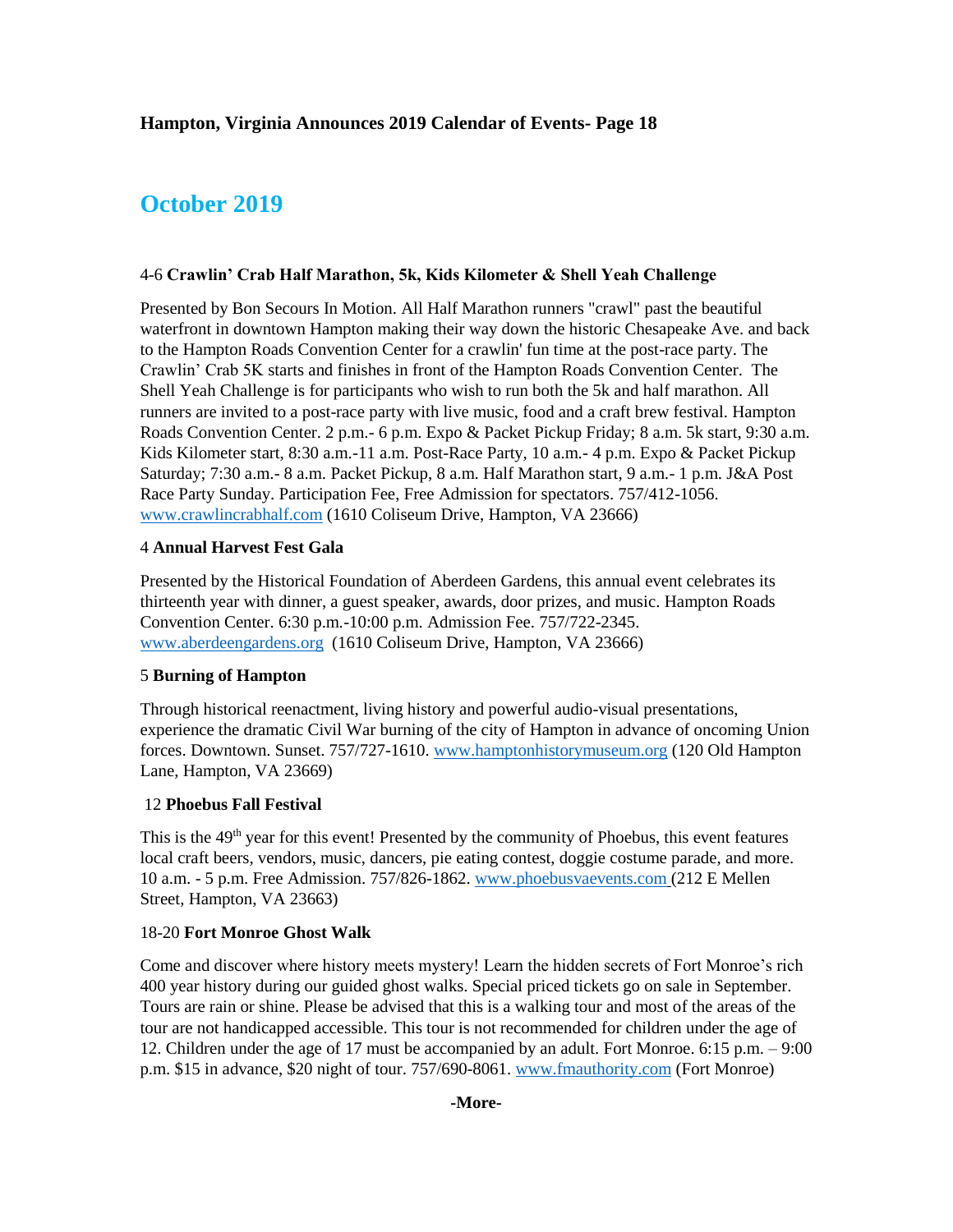#### 19 **Bluebird Gap Farm Fall Festival**

Each year the City of Hampton ushers in the fall season at the Bluebird Gap Farm Festival. The festival offers a variety of children's activities, hayrides and much more. Entry and activities are free, and food vendors and pumpkins are available for purchase. 757/825-4750. [http://www.hampton.gov/139/Bluebird-Gap-Farm \(60](http://www.hampton.gov/139/Bluebird-Gap-Farm%20(60) Pine Chapel Rd. Hampton, VA 23666)

#### 21-25 **Hampton Horror Tours**

These 60-minute tours include eerie tales of Old Hampton and the Coastal Virginia area. The tour will encounter actors portraying the first witch recorded in America, ghosts of Civil War soldiers, pirates from Blackbeard's Crew, a speakeasy proprietor, escaped prisoners, yellow fever victims, and more characters from the city's tales of mystery and the macabre. Each tour will include the grisly side of Hampton history; special surprises and a spooky lantern tour of the St. John's Church graveyard, and other points of fright along Queen Street and around downtown Hampton. Hampton History Museum. 6:30 p.m. & 8 p.m. Admission Fee. 757/727-1610. [www.hamptonhistorymuseum.org](http://www.hamptonhistorymuseum.org/) (120 Old Hampton Lane, Hampton, VA 23669)

## 26 **Downtown Halloween Block Party**

Get those creative juices flowing to come up with your most outlandish Halloween costume ever and head to downtown Hampton for the Halloween Block Party. Event starts at 6pm and the band begins at 7pm. Concert free for all ages band starts at 7-10:30pm. Children's Area 6-8pm. Witches brews and food available for purchase and to lift your spirits! . Downtown Hampton. 6 p.m. -11 p.m. Free Admission. [www.hamptonblockparty.com](http://www.hamptonblockparty.com/) (Queens Way, Downtown Hampton, 23669)

## **November 2019**

#### 1-3 **NekoCon 21: Happy Meowloween**

The Hampton Roads Convention Center welcomes back over 3,000 otkau (fanboy's and fangirl's) to NekoCon 20, a Japanese anime convention featuring everything from cosplay (a combination of the words costume and play) to L.A.R.P. (Live Action Role Playing) in which attendees dress up as their favorite anime characters and become part of the action. Members are welcome to attend various panels and workshops, purchase merchandise in the dealer's room, and be a part of main attractions like karaoke contests, art shows, and nightly dances. Hampton Roads Convention Center. Admission Fee. 757/727-8311. www.nekocon.com (1610 Coliseum Drive, Hampton, VA 23666)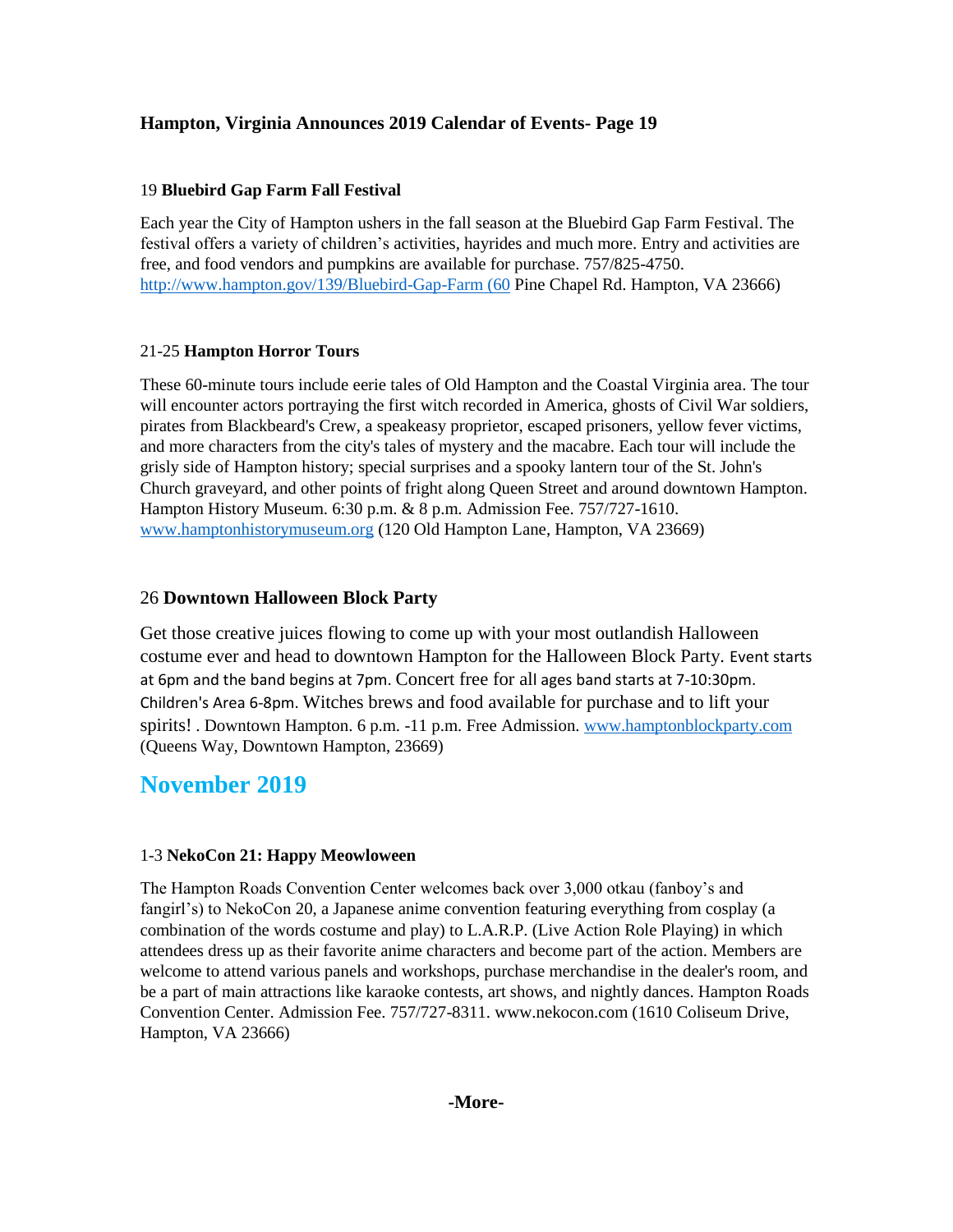## 7-9 **2019 Jazz Legacy Foundation 7th Annual Gala Weekend**

#### 9-11 **Bodacious Bazaar**

The Bodacious Bazaar is an amazing shopping experience that happens twice a year in the Coastal Virginia area. Our show's mission is to fund our local nonprofits through quality shopping opportunities and to promote our communities talented artists. With perfect timing for holiday shopping this event has something for everyone, in a beautiful indoor setting. Vendors, artists, and shoppers alike can't afford to miss this amazing show! Hampton Roads Convention Center.  $10 - 7$  p.m. Friday and Saturday.  $10$  a.m.  $-6$  p.m. on Sunday. Adults \$7, Two Day \$10, Children \$4, and Children in strollers are free. 757/315-1610. [www.bodaciousbazaar.com](http://www.bodaciousbazaar.com/) (1610 Coliseum Drive, Hampton, VA 23666)

#### 9 **Veterans Day Ceremony**

In partnership with the Boy Scouts of America we will honor those who have served in the United States military. Attendees will be invited to place US flags in the field for a week-long observance. Program in the field between Batteries Church and DeRussy (location subject to change). Fort Monroe. 9 a.m. Free. 757/690-8061. [www.fmauthority.com](http://www.fmauthority.com/) (Fort Monroe)

#### 23 **21st Annual Coliseum Central Holiday Parade**

You won't want to miss the marching bands, floats, helium balloons and more as they take center stage in the festivities; Santa Claus is also sure to stop by! Peninsula Town Center. 9:30 a.m. Free Admission. 757/826-6351. [www.coliseumcentral.com](http://www.coliseumcentral.com/) (along Coliseum Drive and through Peninsula Town Center)

#### 30-Dec 1 **Southeastern Guns & Knives Show**

Founded in 1982 by "Doc" Mendelson, SGK Shows carry on the uniquely American tradition of Gun Shows, striving to bring the best assortment of firearms and related products together for home defense, collecting, and sport shooting. Hampton Roads Convention Center. 9 a.m. - 5 p.m. Saturday; 10 a.m. - 4 p.m. Sunday. \$10 Adults, \$7 Ages 13 - 17, Free admission for children 12 & under accompanied by an adult 21 years or older. 757/315-1610. [www.guns-knives.com](http://www.guns-knives.comn/) (1610 Coliseum Drive, Hampton, VA 23666)

## **December 2019**

#### 6 **Phoebus Holiday Illumination**

Join us for the sixth annual illumination event! Shop with Phoebus merchants for special deals, and more. There will special performances and Santa will even stop by! Mallory Street, Mellen Street and Hope Street in Phoebus. 5p.m. - 9 p.m. Free Admission. 757/826-1862. [www.phoebusevents.com](http://www.phoebusevents.com/) (212 E Mellen Street, Hampton, VA 23663)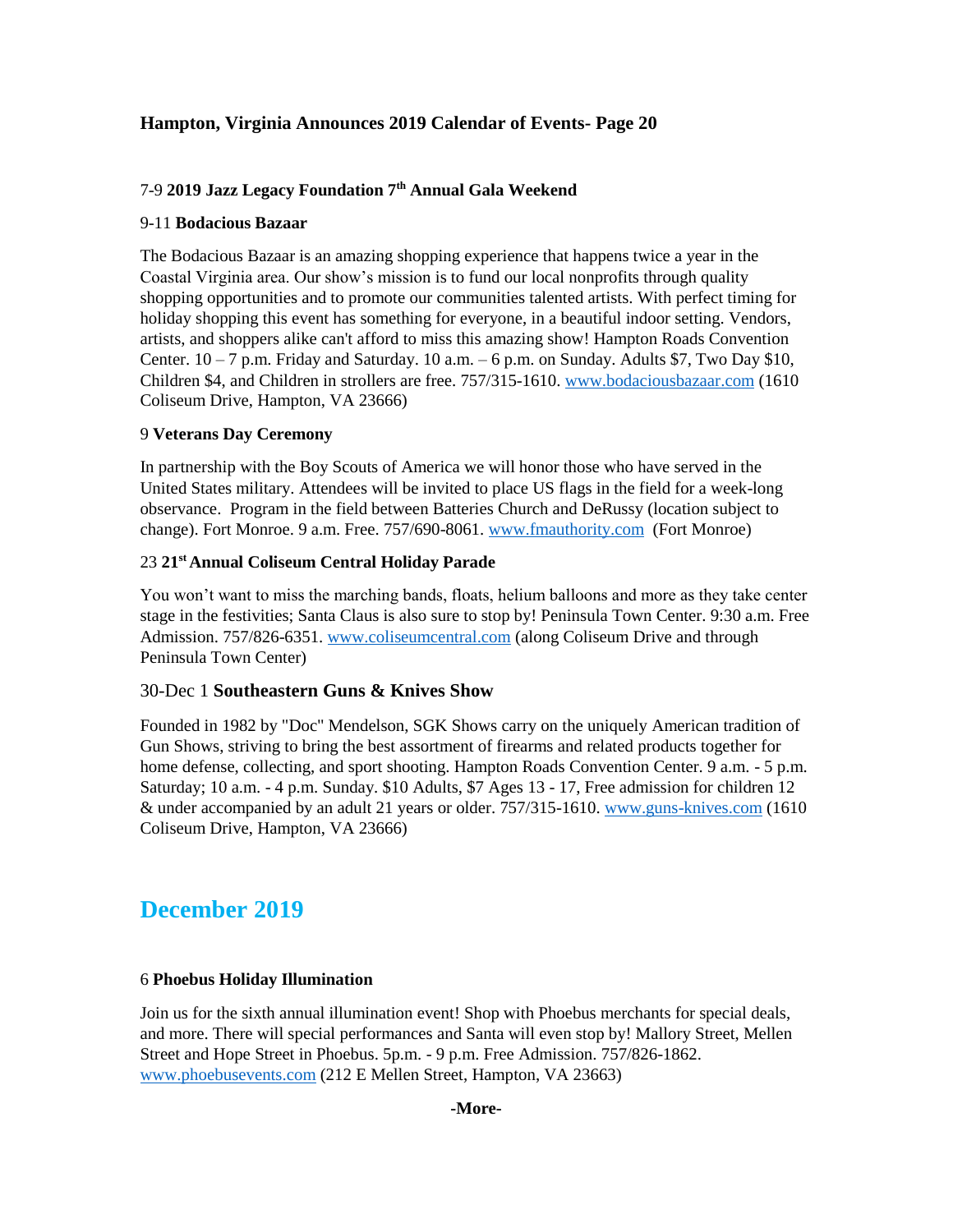#### 6-7 **Annual Holiday and Kwanzaa Marketplace**

You are cordially invited to join the Hampton University Museum for our Holiday and Kwanzaa Marketplace on December 1-2, 2017. On Friday, beginning at 10:00 a.m., purchase your holiday and Kwanzaa gifts from the museum shop and local vendors specializing in African, African-American and other handcrafted items. On that Friday evening from  $5:30$  p.m.  $-7:00$  p.m., enjoy special performances including choral selections by Hampton City Schools Choirs; art activities for children sponsored by HUM Tree House; and refreshments provided by the Hampton Chapter of Links, Inc. Admission is FREE for all activities on Friday. Return on Saturday from 12:00 p.m. – 4:00 p.m. for our Holiday and Kwanzaa Jazz Brunch and Marketplace which includes live music and performances; heavy hors d'oeurves, desserts and beverages. Friday: 10:00 a.m.– 7:00 p.m. Saturday: 12:00 p.m.- 4:00 p.m. Cost (Saturday events only): \$20 for adults, \$10 for children age 10 and under. 757/727-5308<http://museum.hamptonu.edu/> (Hampton University, Hampton, VA 23668)

#### 7 **Fort Monroe Mistletoe Homes Tour**

Celebrate the season with a walking tour of several of the most beautiful, historic homes, and other points of interests, all decorated for the holidays. Special priced tickets will be available in mid-October. Fort Monroe. 11 a.m. – 5 p.m. Admission Fee. 757/637-7778. [www.fmauthority.com](http://www.fmauthority.com/) (Fort Monroe)

#### 7 **Annual Downtown Hampton Lighted Boat Parade**

Cruise into the spirit of the holiday season at the 31st annual Downtown Hampton Lighted Boat Parade. More than 20 boats are expected to participate. This parade of illuminated power and sail boats will be visible from anywhere along the Hampton River, however spectators wanting to hear the narration will want to find a spot near the Hampton Maritime Center. Downtown Hampton waterfront. 7 p.m. Free Admission. 757/727-1276. [www.downtownhampton.com](http://www.downtownhampton.com/) (710 Settlers Landing Road, Hampton, VA 23669)

#### 14 **Holiday Open House**

Whether you are searching for a holiday gift for the family, friends, or as a treat to yourself, you're sure to find it at the Hampton Holiday Market. The market features heritage foods, arts and traditional crafts, demonstrations, roasted chestnuts, hot cider, entertainment, and more. Hampton History Museum. 10 a.m. - 4 p.m. Free Admission. www.hamptonhistorymuseum.org (120 Old Hampton Lane, Hampton, VA 23669)

#### 14 **Holly Days Illuminated Parade**

The Peninsula's largest illuminated parade! Join us for an evening of enchantment as you view the creative floats, listen to the high school bands, salute the military marching units and exciting drill teams, and wave at the beauty queens. Of course this parade is not complete without everyone's favorite, Santa Claus. Downtown Hampton. 7 p.m. Free Admission. 757/727-8311. [www.hampton.gov/parks](http://www.hampton.gov/parks) (Settlers Landing Road, Hampton, VA 23669)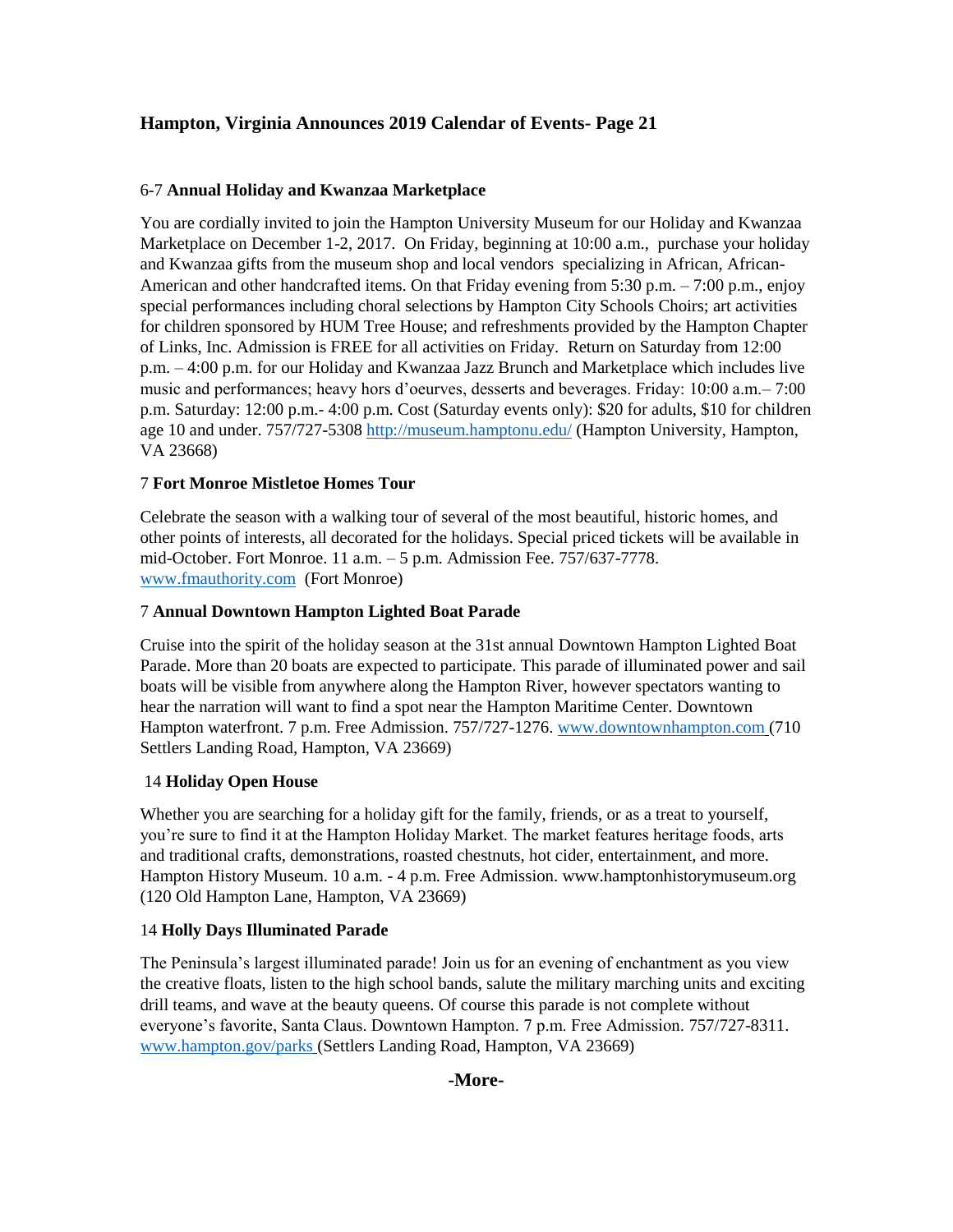## **Ongoing Events**

#### (Tuesdays) **Taco Tuesday**

With STUFT-Not Your Average Street Food. St. George Brewing Company. 4 p.m. - 8 p.m. 757/865-7781. [www.stgbeer.com](http://www.stgbeer.com/)

#### (Fridays) **Live Music Friday**

St. George Brewing Company. 4 p.m. - 8 p.m. 757/865-7781. [www.stgbeer.com](http://www.stgbeer.com/)

#### (First Monday of every month) **Port Hampton Lecture Series**

Features authors, living historians, and local history buffs discussing topics from Hampton's past as well as related historical subjects of a regional and national flavor. Memberships available at the door. Hampton History Museum. 7:00 p.m. Free Admission for members; Non-members, \$5.00. 757/727-1610. www.hamptonhistorymuseum.org (120 Old Hampton Lane, Hampton, VA 23669)

#### (Second Saturday of every month) **Hampton History Museum 2nd Saturday Family Event**

Family friendly activities and creative experiences relating to exhibitions and history themes each month. Hampton History Museum. 11 a.m. - 2 p.m. Free Admission. 757/727-1610. www.hamptonhistorymuseum.org (120 Old Hampton Lane, Hampton, VA 23669)

#### (Third Wednesday of every month) **Lunch In Time Lecture**

This is a fun and informative series, you'll never know who may attend! Bring your lunch, and have a drink and dessert on us. Hampton History Museum. 12 p.m. Free Admission. 757/727-1610. www.hamptonhistorymuseum.org (120 Old Hampton Lane, Hampton, VA 23669)

(Third Wednesday of every month) **Front Porch Music Series**

Some of the area's best blues, bluegrass, gospel, jazz and folk musicians share music that has shaped the nation's soundscape. Hampton History Museum. 6 p.m. - 8 p.m. Free Admission for members, Non-members, \$5.00. 757/727-1610. www.hamptonhistorymuseum.org (120 Old Hampton Lane, Hampton, VA 23669)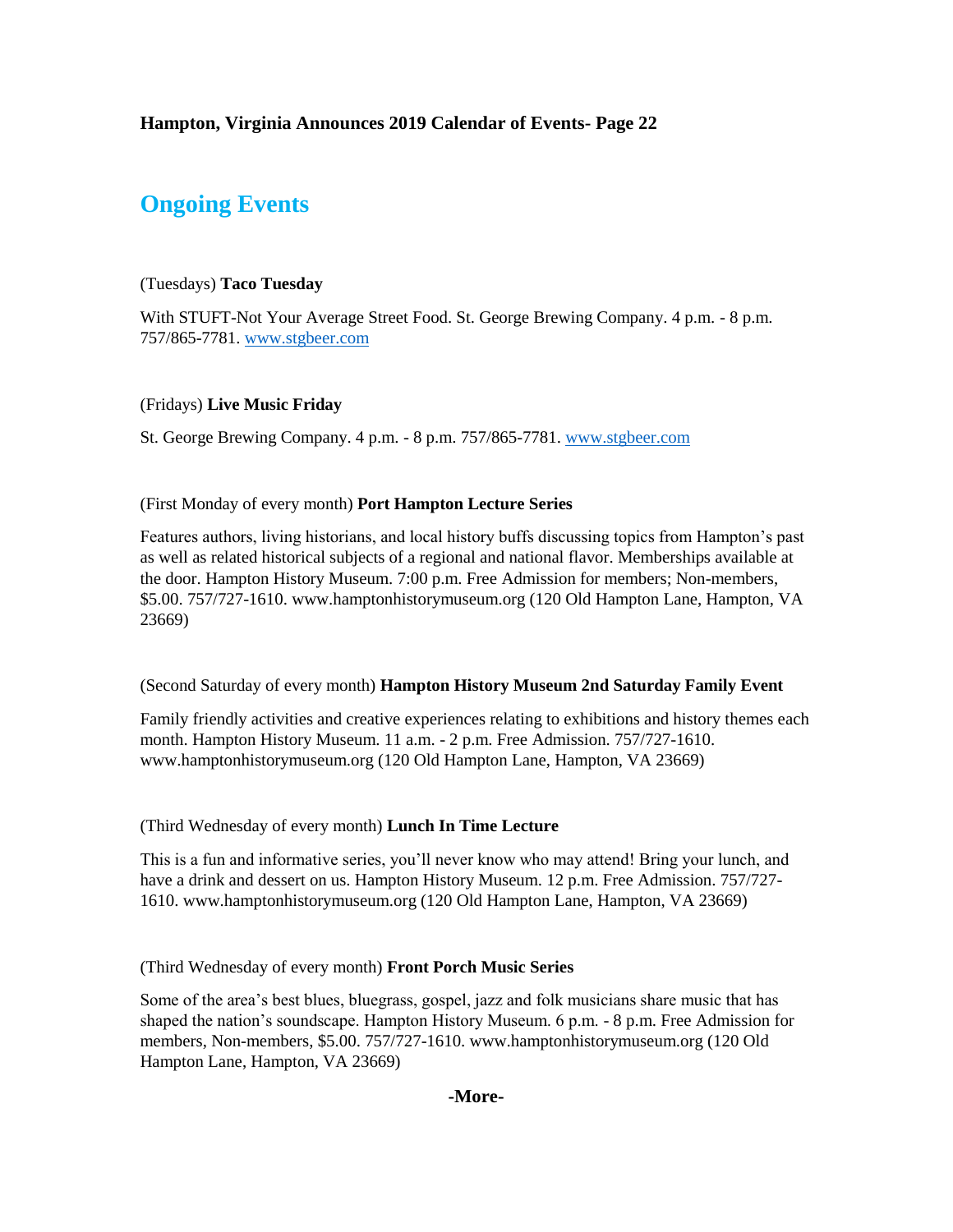### (Quarterly throughout the year) **Our Stories, Our Time Series**

Each quarter featured speakers open up a new topic for attendees to share their personal stories that are recorded for posterity. Hampton History Museum. 7 p.m. Free. 757/727-1610. www.hamptonhistorymuseum.org (120 Old Hampton Lane, Hampton, VA 23669)

## May 26-August 25 (Sundays) **Groovin' by the Bay (Sundays June -August)**

Sunday evenings will be rocking at the beach this summer with a musical mix including everything from beach, pop, oldies, Motown and swing. Whether listening or dancing, you'll enjoy this evening of music on the Chesapeake Bay! Food is available for purchase. Buckroe Beach Park, 6:00 p.m.-9:00 p.m. Free Admission. 757/727-8311. www.hampton.gov/parks

## (Saturdays April – October) **Racing at Larry King Law's Langley Speedway**

Nearly every Saturday, satisfy your need for speed at this historic NASCAR home track. The only weekly racing series in Coastal Virginia. Langley Speedway. Racing starts at 7 p.m. Admission Fee. 757/865-7223. [www.langley-speedway.com](http://www.langley-speedway.com/)

## (Saturdays) May 4- August 31 **Downtown Hampton Block Party**

Hampton takes to the streets every Saturday night for a fun-filled street fair including live musical entertainment, cold refreshments and plenty of activities for the young and old. Downtown Hampton. 6 p.m. -11 p.m. Free Admission. [www.hamptonblockparty.com](http://www.hamptonblockparty.com/) (Queens Way, Downtown Hampton, 23669)

#### (May 31 – August 5) **Peninsula Pilots Baseball**

Cheer on the Pilots during the 2016 season! War Memorial Stadium. All home games start at 7:05 p.m. 757/254-2222. [www.peninsulapilots.com](http://www.peninsulapilots.com/)

#### (Thursdays) June 6- August 15 **Music By the Bay Concert Series**

Bring your own picnic, chairs and Frisbees and enjoy summer sunsets by the Chesapeake Bay, along with great regional military bands—US Navy Fleet Forces Bands, US Air Force Heritage of America Bands and other musical groups. Large groups are welcome. Continental Park. 7 p.m. Free. 757/637-7778. [www.fmauthority.com](http://www.fmauthority.com/)